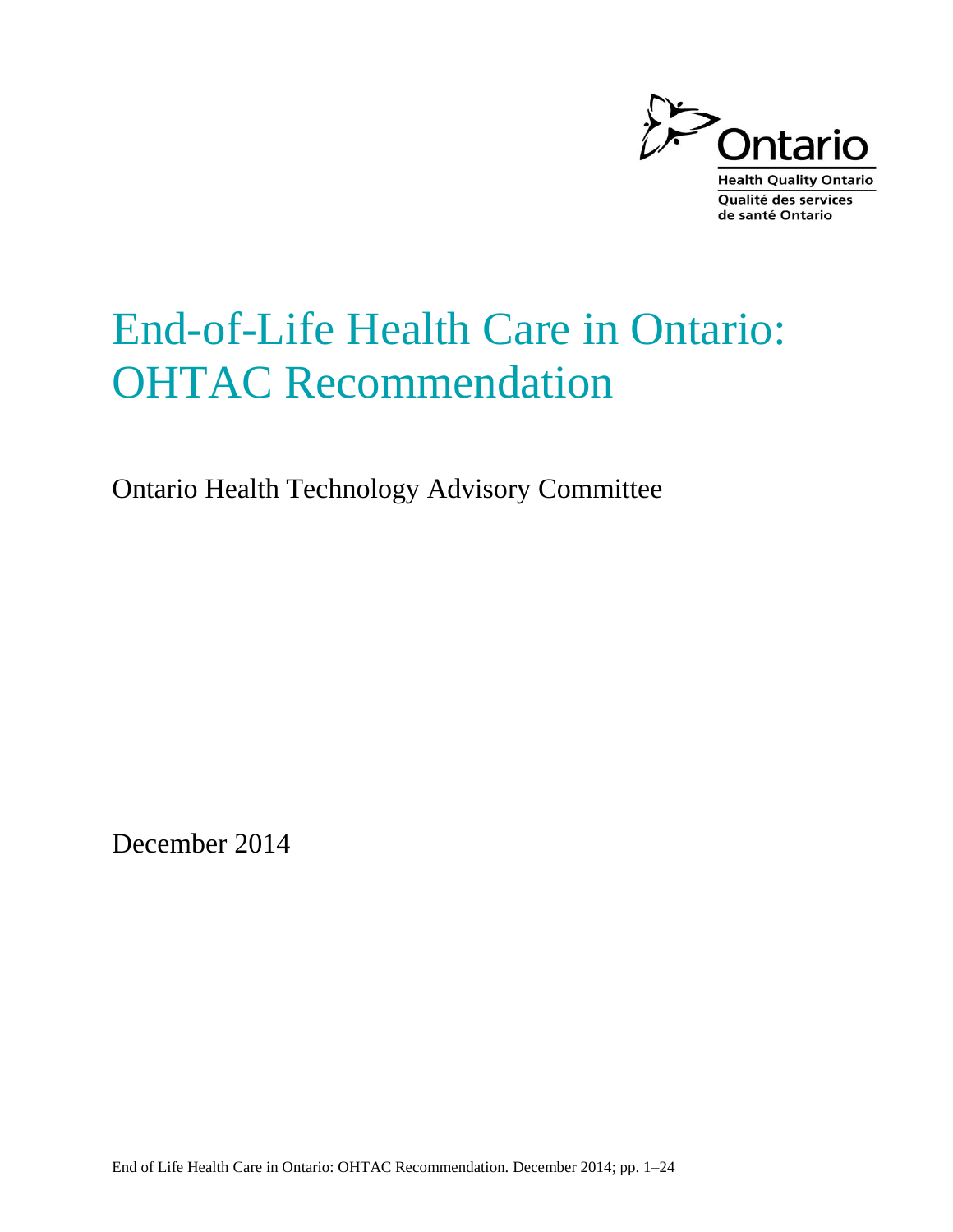#### **Suggested Citation**

This report should be cited as follows:

Ontario Health Technology Advisory Committee. End–of-life health care in Ontario: OHTAC recommendation [Internet]. Toronto: Queen's Printer for Ontario; 2014 December. 24 p. Available from: http://www.hqontario.ca/evidence/publications-and-ohtac-recommendations/ontario-health-technology-assessmentseries/eol-evidentiary-framework

#### **Permission Requests**

All inquiries regarding permission to reproduce any content in Health Quality Ontario reports should be directed to EvidenceInfo@hqontario.ca.

### **How to Obtain OHTAC Recommendation Reports From Health Quality Ontario**

All OHTAC reports are freely available in PDF format at the following URL: [http://www.hqontario.ca/evidence/publications-and-ohtac-recommendations/ohtac-recommendations.](http://www.hqontario.ca/evidence/publications-and-ohtac-recommendations/ohtac-recommendations)

#### **Conflict of Interest Statement**

All authors in the Evidence Development and Standards branch at Health Quality Ontario are impartial. There are no competing interests or conflicts of interest to declare.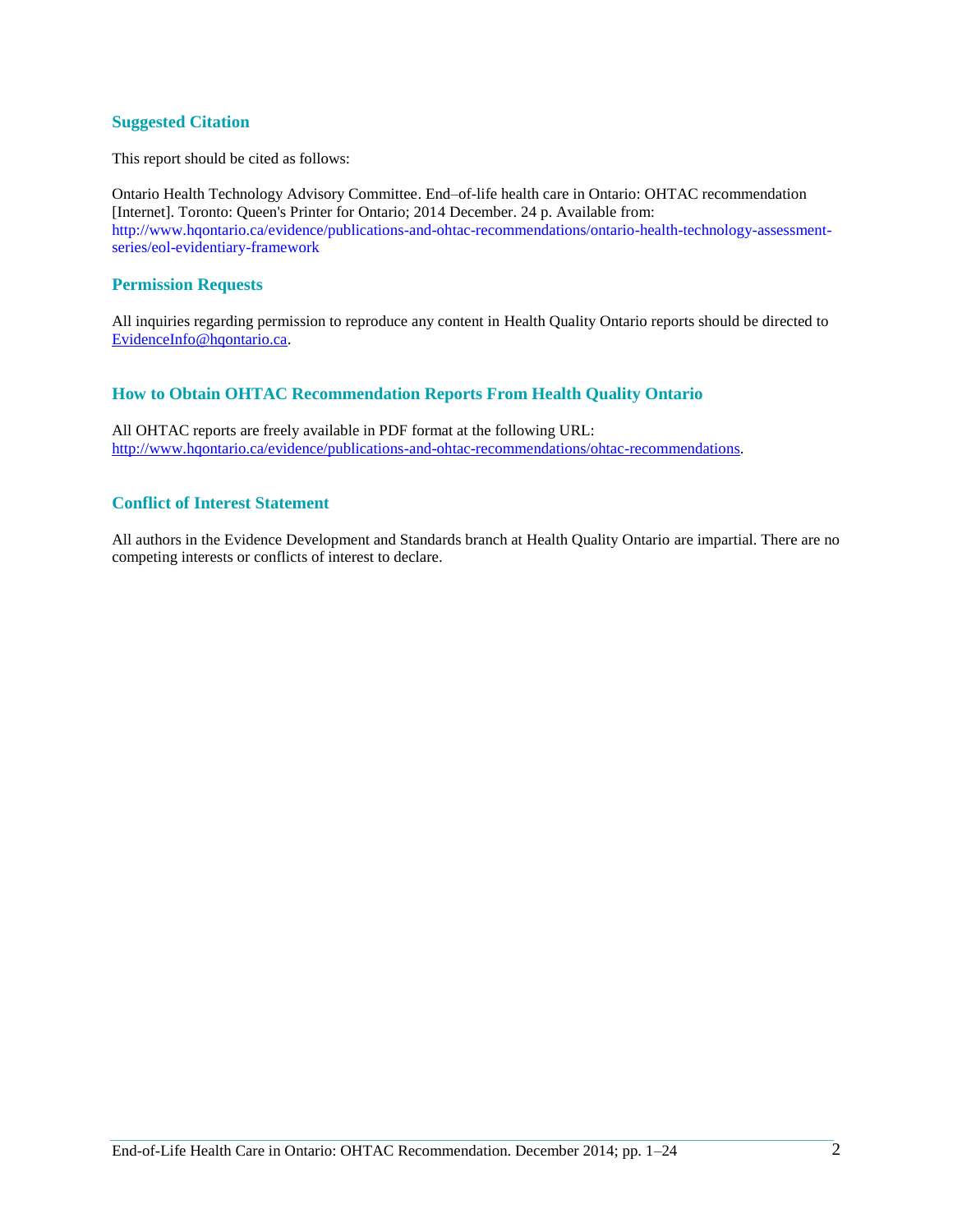### **About Health Quality Ontario**

Health Quality Ontario (HQO) is an arms-length agency of the Ontario government. It is a partner and leader in transforming Ontario's health care system so that it can deliver a better experience of care, better outcomes for Ontarians, and better value for money.

Health Quality Ontario strives to promote health care that is supported by the best available scientific evidence. The Evidence Development and Standards branch works with advisory panels, clinical experts, developers of health technologies, scientific collaborators, and field evaluation partners to provide evidence about the effectiveness and cost-effectiveness of health interventions in Ontario.

To conduct its systematic reviews of health interventions, the Evidence Development and Standards branch examines the available scientific literature, making every effort to consider all relevant national and international research. If there is insufficient evidence on the safety, effectiveness, and/or cost-effectiveness of a health intervention, HQO may request that its scientific collaborators conduct economic evaluations and field evaluations related to the reviews. Field evaluation partners are research institutes focused on multicentred clinical trials and economic evaluation, as well as institutes engaged in evaluating the safety and usability of health technologies.

### **About the Ontario Health Technology Advisory Committee**

The Ontario Health Technology Advisory Committee (OHTAC) is a standing advisory subcommittee of the Board of Directors of Health Quality Ontario. Based on the evidence provided by Evidence Development and Standards and its partners, OHTAC makes recommendations about the uptake, diffusion, distribution, or removal of health interventions within the provincial health system. When making its recommendations, OHTAC applies a unique decision-determinants framework that takes into account overall clinical benefit, value for money, societal and ethical considerations, and the economic and organizational feasibility of the health care intervention in Ontario.

### **Publishing Health Quality Ontario Research**

When the evidence development process is nearly completed, draft reviews, reports, and OHTAC recommendations are posted on HQO's website for 21 days for public and professional comment. For more information, please visit: [http://www.hqontario.ca/evidence/evidence-process/evidence-review-process/professional-and-public-engagement](http://www.hqontario.ca/evidence/evidence-process/evidence-review-process/professional-and-public-engagement-and-consultation)[and-consultation.](http://www.hqontario.ca/evidence/evidence-process/evidence-review-process/professional-and-public-engagement-and-consultation)

Once finalized and approved by the Board of Directors of Health Quality Ontario, the research is published as part of the *Ontario Health Technology Assessment Series,* which is indexed in MEDLINE/PubMed, Excerpta Medica/Embase, and the Centre for Reviews and Dissemination database. Corresponding OHTAC recommendations and associated reports are also published on the HQO website. Visi[t http://www.hqontario.ca](http://www.hqontario.ca/) for more information.

When sufficient data are available, OHTAC tracks the ongoing use of select interventions it has previously reviewed, compiling data by time period and region. The results are published in the Ontario Health Technology Maps Project Report.

#### **Disclaimer**

This report was prepared by the Evidence Development and Standards branch at Health Quality Ontario or one of its research partners for the Ontario Health Technology Advisory Committee and was developed from analysis, interpretation, and comparison of scientific research. It also incorporates, when available, Ontario data and information provided by experts and applicants to HQO. The analysis may not have captured every relevant publication and relevant scientific findings may have been reported since the development of this recommendation. This report may be superseded by an updated publication on the same topic. Please check the Health Quality Ontario website for a list of all publications: [http://www.hqontario.ca/evidence/publications-and-ohtac-recommendations.](http://www.hqontario.ca/evidence/publications-and-ohtac-recommendations)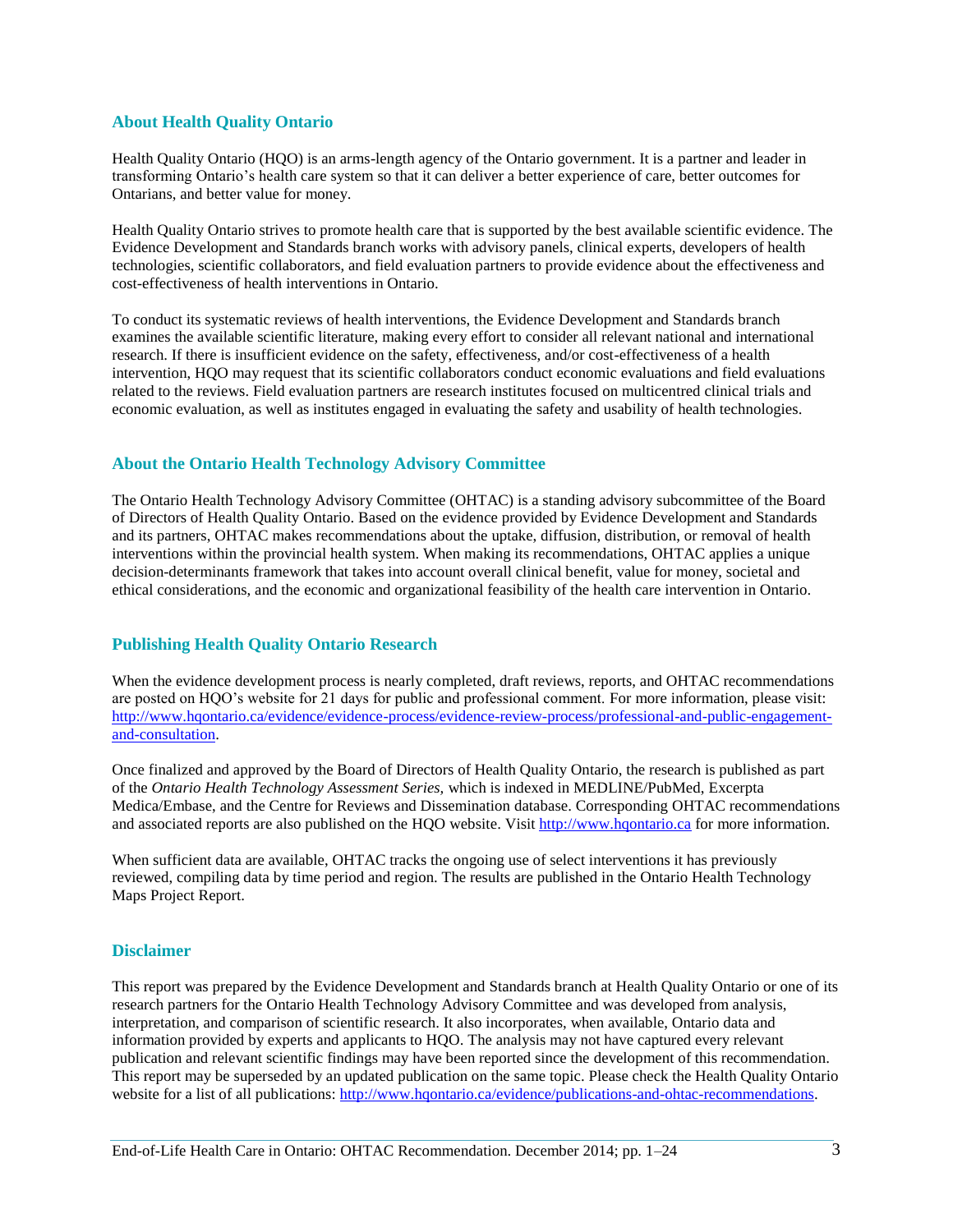# **Table of Contents**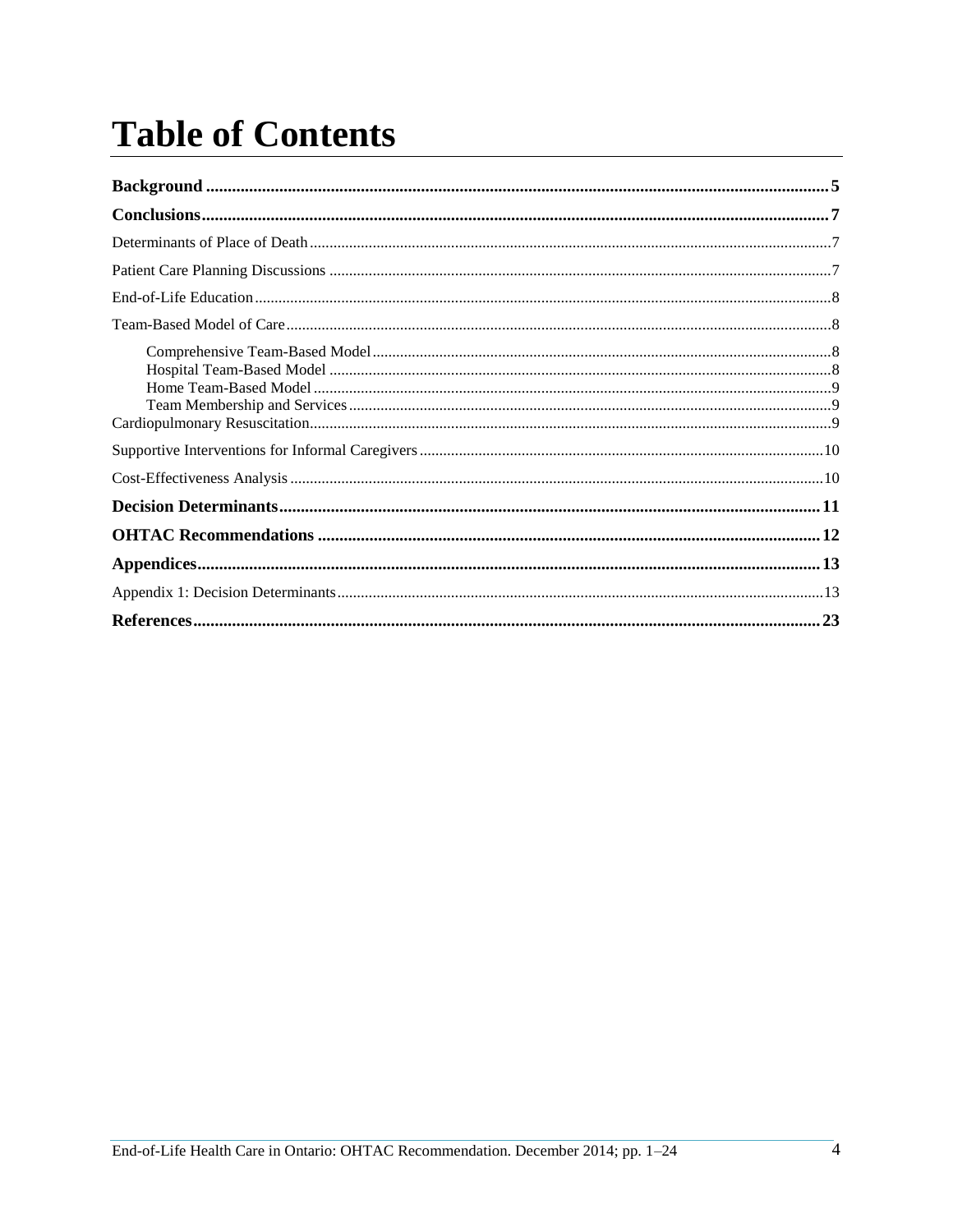# <span id="page-4-0"></span>**Background**

In July 2013, the Evidence Development and Standards (EDS) branch of Health Quality Ontario (HQO) began work on developing an evidentiary framework for end of life care. The focus was on adults with advanced disease who are not expected to recover from their condition. This project emerged from a request by the Ministry of Health and Long-Term Care that HQO provide them with an evidentiary platform on strategies to optimize the care for patients with advanced disease, their caregivers (including family members), and providers.

After an initial review of research on end-of-life care, consultation with experts, and presentation to the Ontario Health Technology Advisory Committee (OHTAC), the evidentiary framework was produced to focus on quality of care in both the inpatient and the outpatient (community) settings to reflect the reality that the best end-of-life care setting will differ with the circumstances and preferences of each client. HQO identified the following topics for analysis: determinants of place of death, patient care planning discussions, cardiopulmonary resuscitation, patient, informal caregiver and healthcare provider education, and team-based models of care. Evidence-based analyses were prepared for each of these topics.

HQO partnered with the Toronto Health Economics and Technology Assessment (THETA) Collaborative to evaluate the cost-effectiveness of the selected interventions in Ontario populations. The economic models used administrative data to identify an end-of-life population and estimate costs and savings for interventions with significant estimates of effect. For more information on the economic analysis, please contact Murray Krahn at [murray.krahn@theta.utoronto.ca.](mailto:murray.krahn@theta.utoronto.ca)

The End-of-Life mega-analysis series is made up of the following reports, which can be publicly accessed at [http://www.hqontario.ca/evidence/publications-and-ohtac-recommendations/ohtas-reports-and-ohtac](http://www.hqontario.ca/evidence/publications-and-ohtac-recommendations/ohtas-reports-and-ohtac-recommendations)[recommendations](http://www.hqontario.ca/evidence/publications-and-ohtac-recommendations/ohtas-reports-and-ohtac-recommendations).

- End-of-Life Health Care in Ontario: OHTAC Recommendation
- ▶ Health Care for People Approaching the End of Life: An Evidentiary Framework
- $\triangleright$  Effect of Supportive Interventions on Informal Caregivers of People at the End of Life: A Rapid Review
- Cardiopulmonary Resuscitation in Patients with Terminal Illness: An Evidence-Based Analysis
- The Determinants of Place of Death: An Evidence-Based Analysis
- Educational Intervention in End-of-Life Care: An Evidence-Based Analysis
- End-of-Life Care Interventions: An Economic Analysis

l

- Patient Care Planning Discussions for Patients at the End of Life: An Evidence-Based Analysis
- Team-Based Models for End-of-Life Care: An Evidence-Based Analysis

The Evidence Development and Standards branch at Health Quality Ontario conducted a mega-analysis<sup>1</sup> on end-of-life (EoL) care comprising 5 evidence-based analyses  $(1-5)$  and 1 rapid review<sup>2</sup> (6) to answer the following research questions:

- What are the determinants of place of death in adult patients who have been diagnosed with an advanced, life-limiting condition and are not expected to stabilize or improve?
- Which approaches to patient care planning discussions (PCPDs) optimize the quality of EOL care for patients with advanced disease, informal caregivers, and providers?

<sup>&</sup>lt;sup>1</sup>A mega-analysis is a systematic review of multiple interventions around a health state to assist in comparative decision making.

<sup>2</sup>Rapid reviews are developed in response to an urgent need to provide evidence, and in some cases develop OHTAC recommendations, in support of provincial initiatives. Rapid reviews must be completed within a 2- to 4-week time frame and therefore are not as comprehensive as other evidence reports prepared by the Evidence Development and Standards branch at Heath Quality Ontario.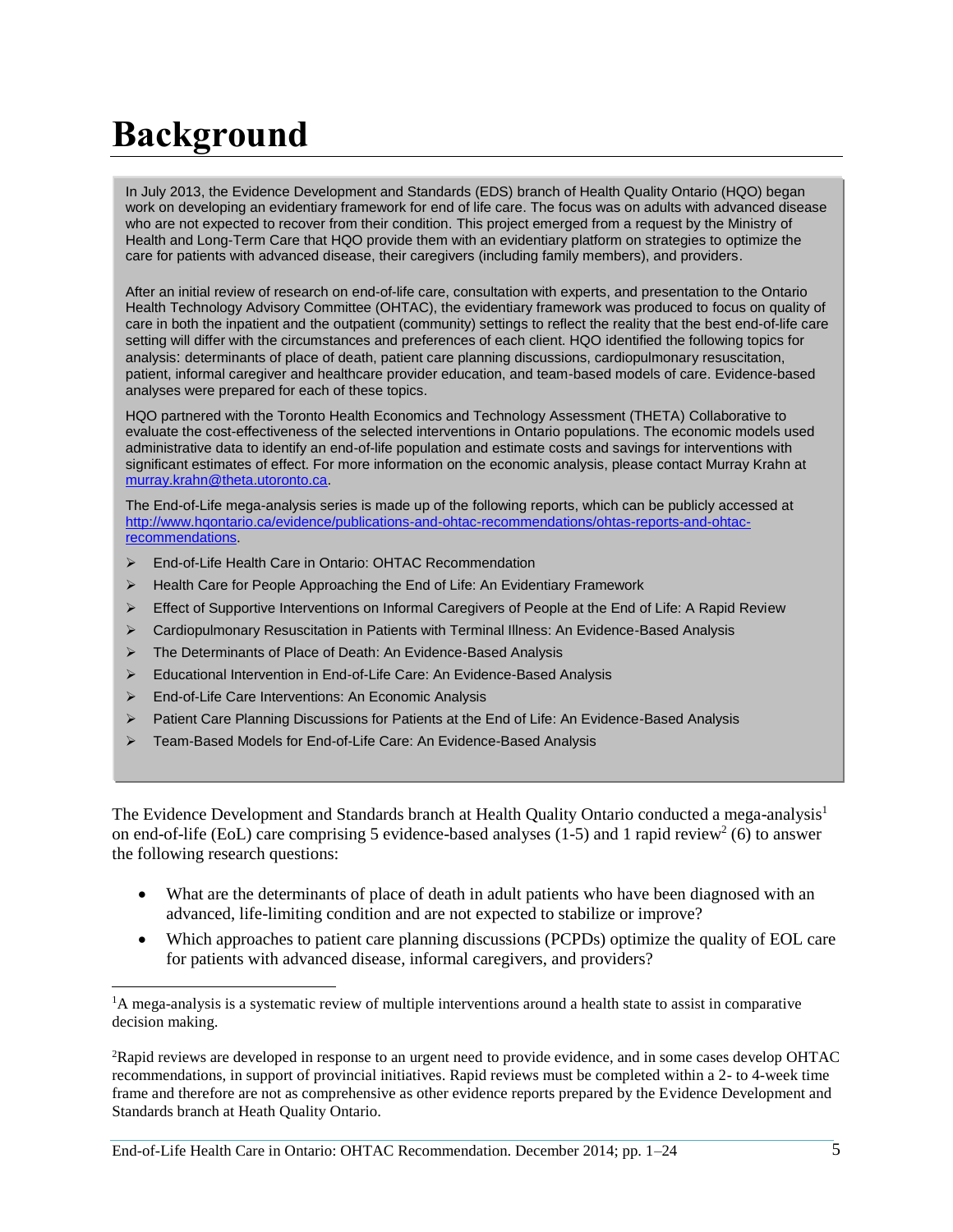- Do educational interventions in EOL care for health care providers, patients nearing the end of life, or informal caregivers improve the quality of life of patients or informal caregivers compared with usual education?
- Is there an optimal team-based model of care for delivery of end-of-life services? What is the effectiveness of different team-based models on relevant patient, caregiver, health care provider, and system-level outcomes?
- What is the post–cardiopulmonary resuscitation (CPR) survival rate for patients with terminal illness?
- What is the effectiveness of supportive interventions in improving coping and reducing distress for informal caregivers of patients receiving palliative/EOL care?

In addition, Health Quality Ontario commissioned the Toronto Health Economic and Technology Assessment (THETA) Collaborative to evaluate the effectiveness and cost-effectiveness of EOL team care, patient care planning discussions, educational training for patients and informal caregivers, and supportive interventions for informal caregivers. (7)

The summary of the evidence included in the mega-analysis is available in the evidentiary framework document. (8)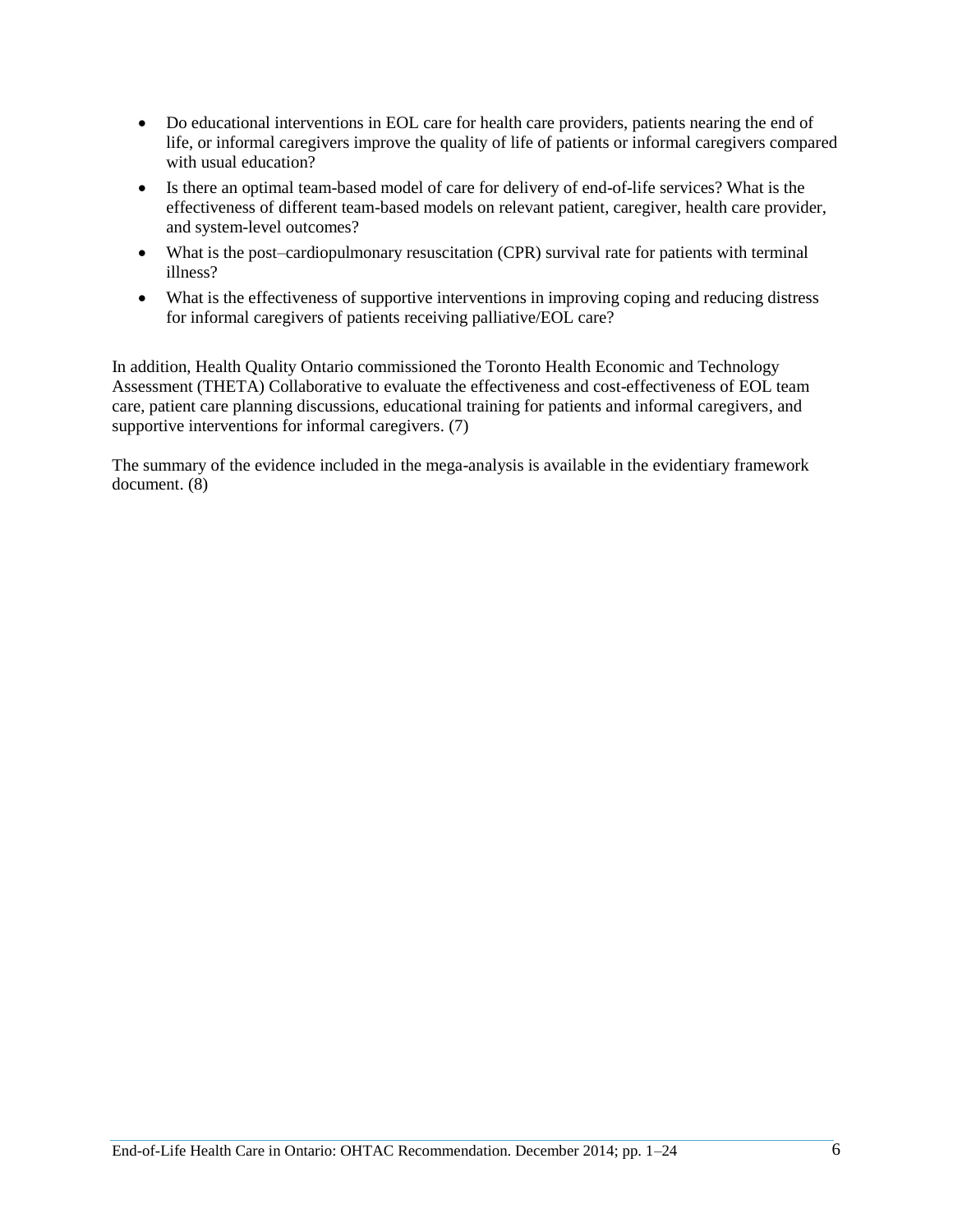# <span id="page-6-0"></span>**Conclusions**

# <span id="page-6-1"></span>**Determinants of Place of Death**

On the basis of low-quality evidence, several factors were identified as determinants of place of death:

- interprofessional EOL care in the place of residence
- time between referral to EOL care services and death
- type of underlying disease
- functional status
- frequency of hospitalizations during the last year of life
- living arrangements, such as living with someone
- presence of an informal caregiver
- informal caregiver coping
- patient or family preference for place of death
- existence of advance directives
- nursing home and hospital bed availability
- availability of resources to support the patient's physical and psychological needs in the place of residence during the EOL period

## <span id="page-6-2"></span>**Patient Care Planning Discussions**

The best available evidence shows that single-provider and team-based PCPDs provide benefits for patients at the EOL and their families. Discussions earlier in the course of illness are more beneficial than later discussions.

High-quality evidence provides moderate certainty to the conclusion that single-provider PCPDs accomplish the following:

- improve families' satisfaction with EOL care and concordance between patients' and families' wishes;
- reduce the likelihood of receiving hospital care and the number of days spent in hospital;
- increase the completion of advance care planning processes and documents, and the likelihood of receiving hospice care.

Moderate- to high-quality evidence indicates that team-based PCPDs:

- increase patient satisfaction and the completion of advance care planning documents and processes;
- reduce the number of days spent in the intensive care unit and decrease the use of outpatient services.

Finally, moderate-quality evidence shows that earlier PCPDs are associated with receiving less hospital care at the EOL and with receiving more hospice care.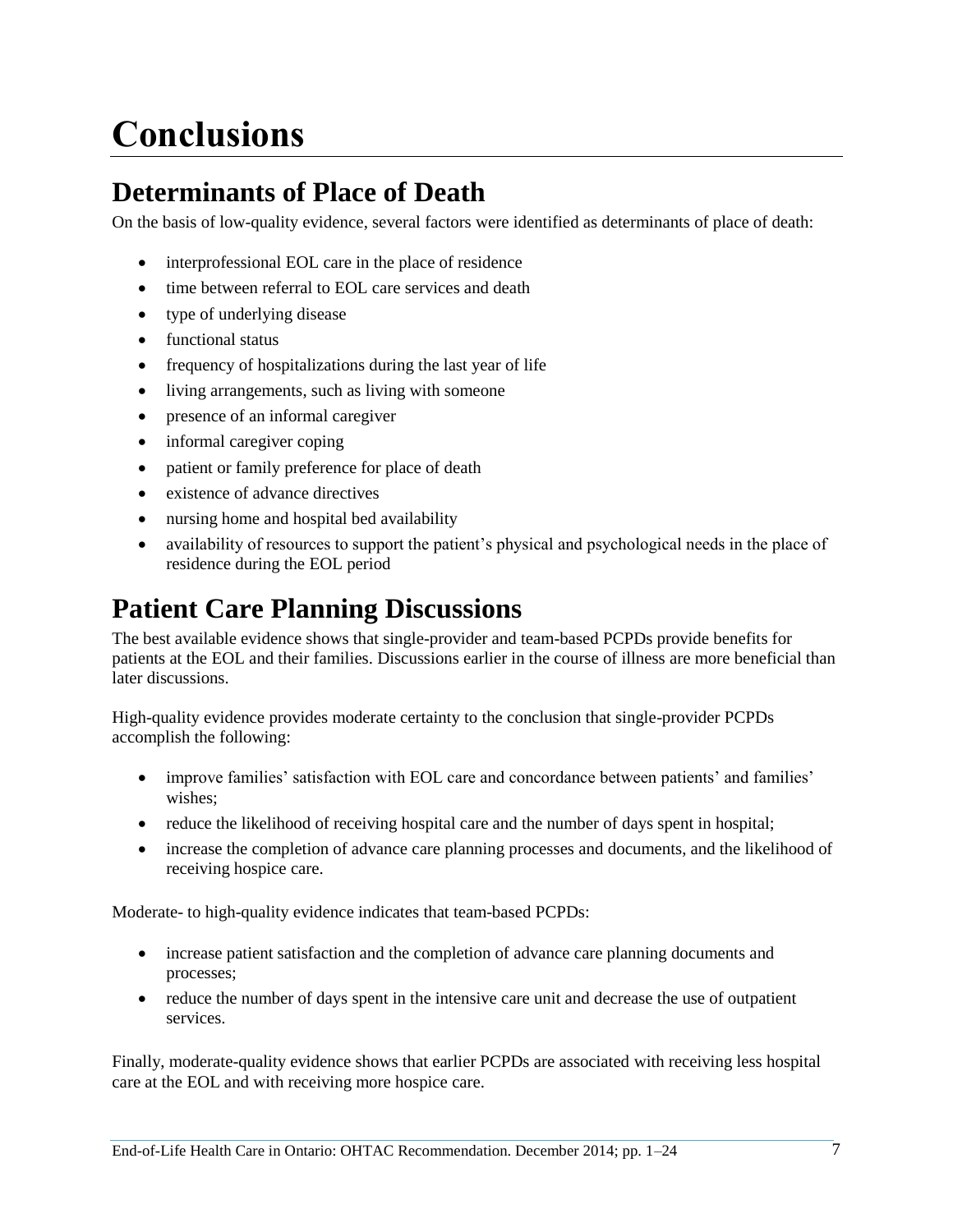# <span id="page-7-0"></span>**End-of-Life Education**

Moderate-quality evidence indicates interventions for health care providers that focus on improving communication skills, knowledge, and attitudes toward EOL care:

- improve symptom control;
- do not improve quality of life (QOL) of informal caregivers, health care providers' satisfaction, or informal caregivers' satisfaction;
- do not reduce resource use including emergency department visits, duration of hospital stay, or admissions to intensive care units.

Low-quality evidence suggests that interventions for health care providers do not improve QOL of patients.

Moderate-quality evidence indicates educational interventions for informal caregivers and patients that focus on symptom management and coping skills:

- improve QOL of informal caregivers;
- improve symptom control;
- do not reduce resource use including emergency department visits, duration of hospital stay, or admissions to intensive care units.

Low-quality evidence suggests that educational interventions for informal caregivers and patients do not improve QOL of patients.

# <span id="page-7-1"></span>**Team-Based Model of Care**

## <span id="page-7-2"></span>**Comprehensive Team-Based Model**

Moderate-quality evidence indicates that a comprehensive team model that uses direct patient contact to deliver EOL services to patients expected to survive for up to 24 months:

- improves patient QOL, symptom management, and patients' and informal caregivers' satisfaction
- increases the chance of dying at home
- decreases the chance of dying in nursing home
- does not affect hospital admissions or hospital duration of stay

### <span id="page-7-3"></span>**Hospital Team-Based Model**

Moderate-quality evidence indicates that a hospital team model of care that uses direct patient contact does not affect length of hospital admissions.

Low-quality evidence suggests that patients receiving hospital EOL team care with direct patient contact have fewer admissions to intensive care units.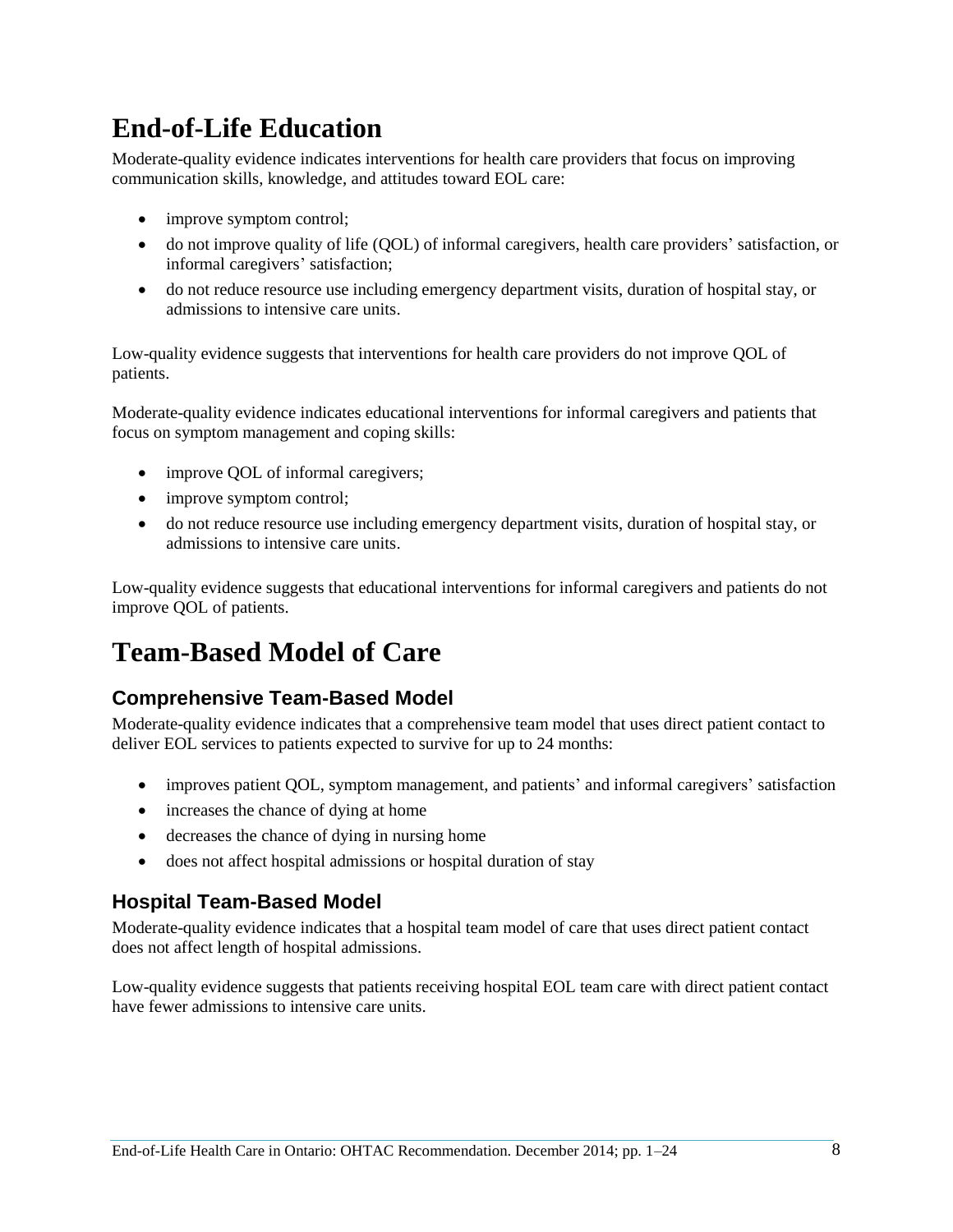## <span id="page-8-0"></span>**Home Team-Based Model**

Low-quality evidence suggests that home EOL team-based care that uses direct patient contact does the following:

- increases patient satisfaction
- increases the number of people who die in their home
- decreases emergency department visits
- decreases hospital admissions

## <span id="page-8-1"></span>**Team Membership and Services**

Team membership includes at minimum a physician and nurse, one of whom is specialized or experienced in EOL health care. Team services include the following:

- symptom management
- psychosocial care
- development of patient care plans
- EOL care planning
- coordination of care

## <span id="page-8-2"></span>**Cardiopulmonary Resuscitation**

- Recent studies have reported a higher chance of survival after CPR in cancer patients. This finding could reflect the effect of "do not resuscitate" orders in recent years for patients with endstage cancer.
- Overall, patients with cancer have a lower chance of survival after CPR than patients without cancer.
- The severity of illness in cancer patients can affect survival after CPR. A meta-analysis showed survival-to-discharge of patients with cancer who received CPR in intensive care units was 2.2%, which was one fifth the survival rate of patients with cancer who received CPR in general wards (10.1%), in spite of being monitored in intensive care units.
- Patients with cancer who have cardiac arrest out of hospital and receive CPR either out of hospital or in the emergency department have survival-to-discharge rates similar to hospitalized patients who receive CPR in hospital.
- The type and number of chronic health conditions can affect survival after CPR. Studies showed that patients who had myocardial infarction had better survival-to-discharge after CPR compared with patients who had other health conditions. Patients undergoing hemodialysis had a high chance of survival after CPR.
- Older age is not necessarily a factor in lowering the odds of survival after receiving CPR. However, functional dependence and undergoing multiple CPRs, particularly in advanced age, can reduce the chance of survival after CPR.
- Emergency Medical Services response time affects the chance of survival after out-of-hospital CPR in patients with chronic health conditions.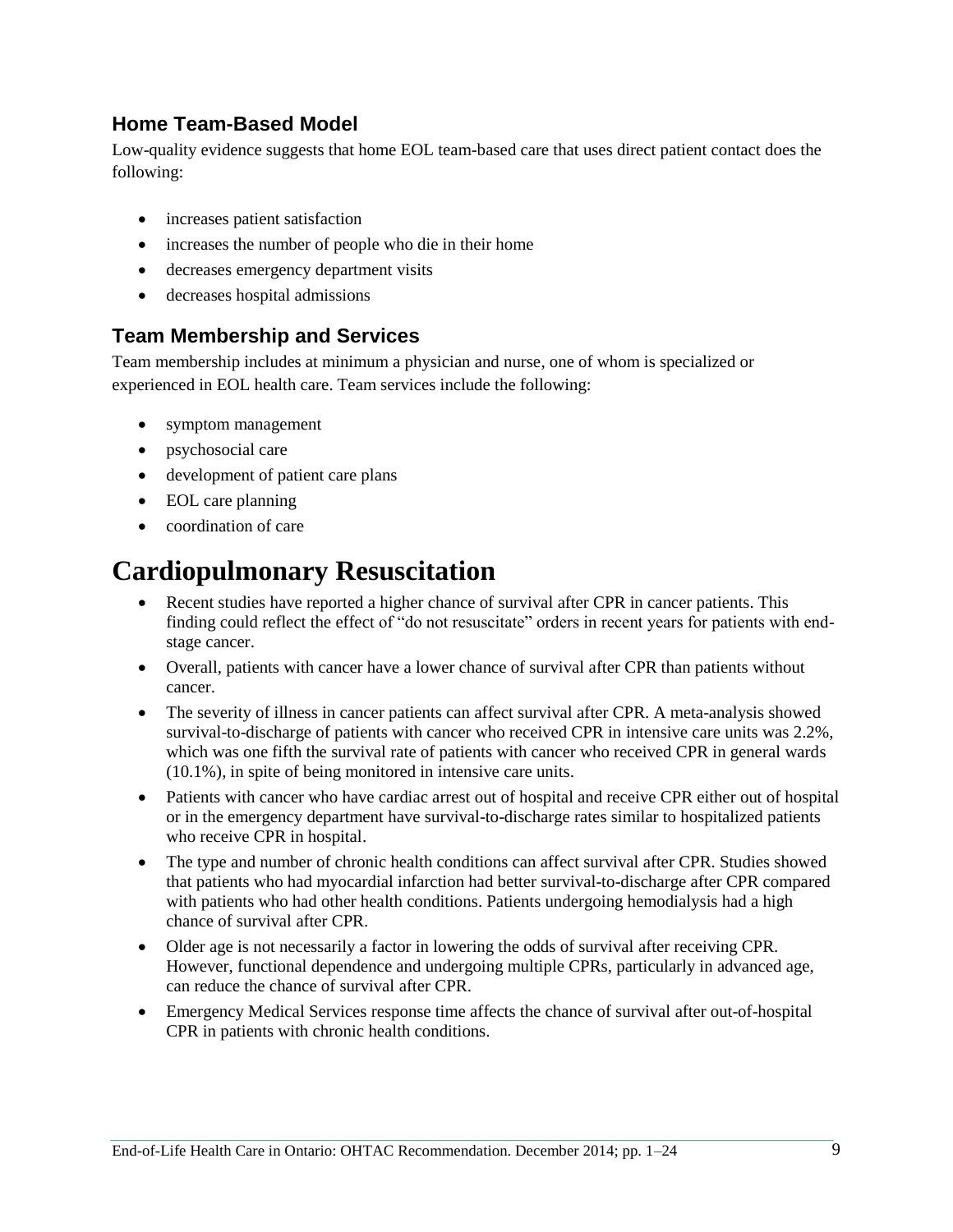# <span id="page-9-0"></span>**Supportive Interventions for Informal Caregivers**

- Low-quality evidence suggests that direct interventions have a small effect on distress but no effect on coping among informal caregivers of people at the EOL. A more stratified exploration produced moderate-quality evidence indicating that direct interventions for informal caregivers (which combined general advice and support with educational strategies to improve coping and communication skills) were associated with less distress.
- Evidence of very low quality indicates that indirect interventions (interventions provided to the person at the EOL instead of directly to the informal care provider) did not affect distress among informal caregivers.

## <span id="page-9-1"></span>**Cost-Effectiveness Analysis**

In-home palliative team care for individuals nearing EOL (at home and in long-term care) reduces expected health care costs and improves health outcomes for patients approaching EOL. The potential effect of this intervention is large, especially the potential for reducing acute care use and improving inhome palliative services.

With respect to the other palliative care interventions we evaluated, firm conclusions are impossible without additional data collected concurrently from patients and their caregivers to update the costeffectiveness analysis, especially the quality-adjusted life-year calculations.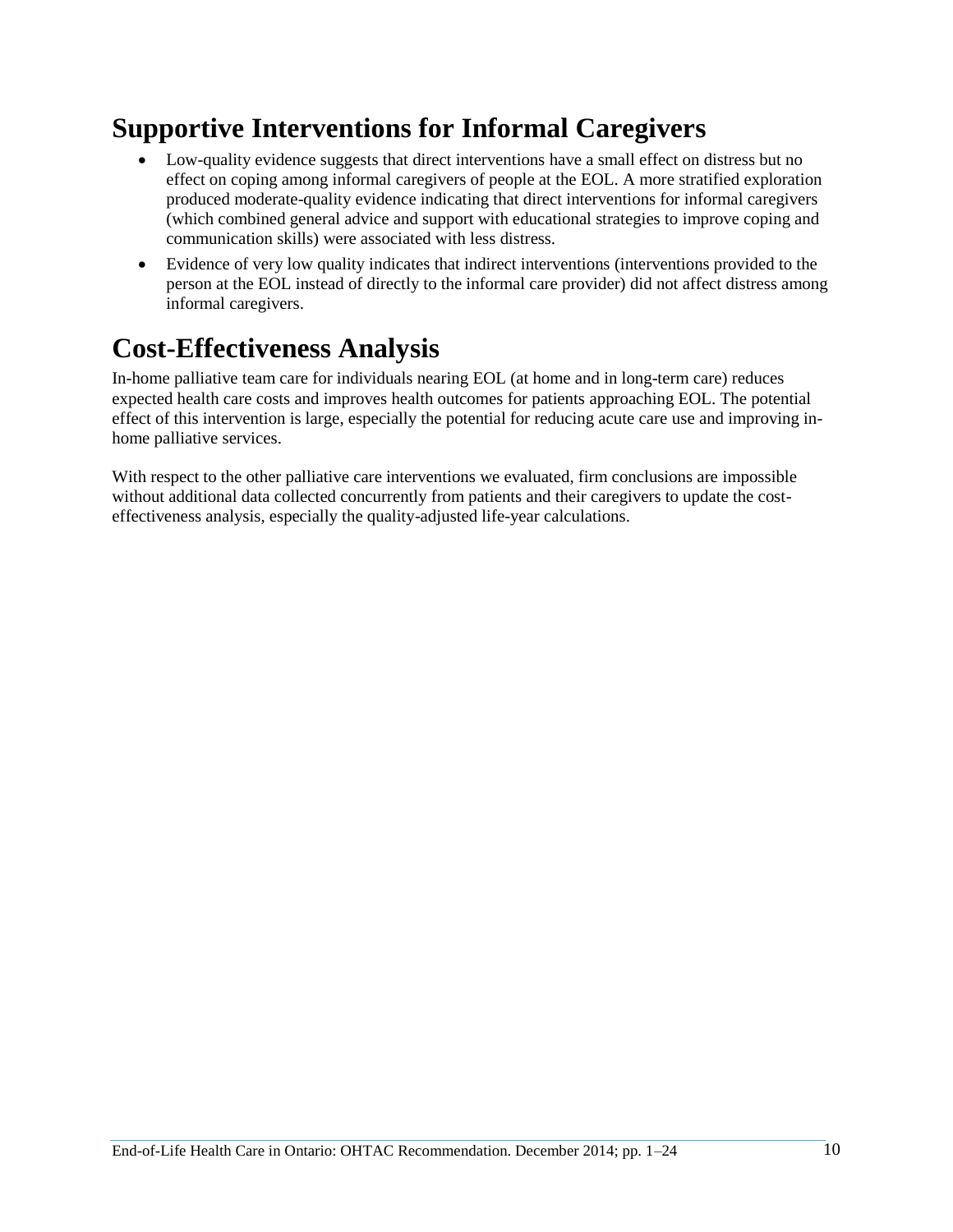# <span id="page-10-0"></span>**Decision Determinants**

The Ontario Health Technology Advisory Committee (OHTAC) has developed a decision-making framework that consists of 7 guiding principles for decision making and a decision determinants tool. When making a decision, OHTAC considers 4 explicit main criteria: overall clinical benefit, consistency with expected societal and ethical values, value for money, and feasibility of adoption into the health system. For more information on the decision-making framework, please refer to the *Decision Determinants Guidance* document available at [http://www.hqontario.ca/evidence/evidence](http://www.hqontario.ca/evidence/evidence-process/evidence-review-process/decision-making-framework)[process/evidence-review-process/decision-making-framework.](http://www.hqontario.ca/evidence/evidence-process/evidence-review-process/decision-making-framework)

Appendix 1 summarizes the decision determinants for this recommendation.

The OHTAC recommendations are developed after considering the decision determinants criteria.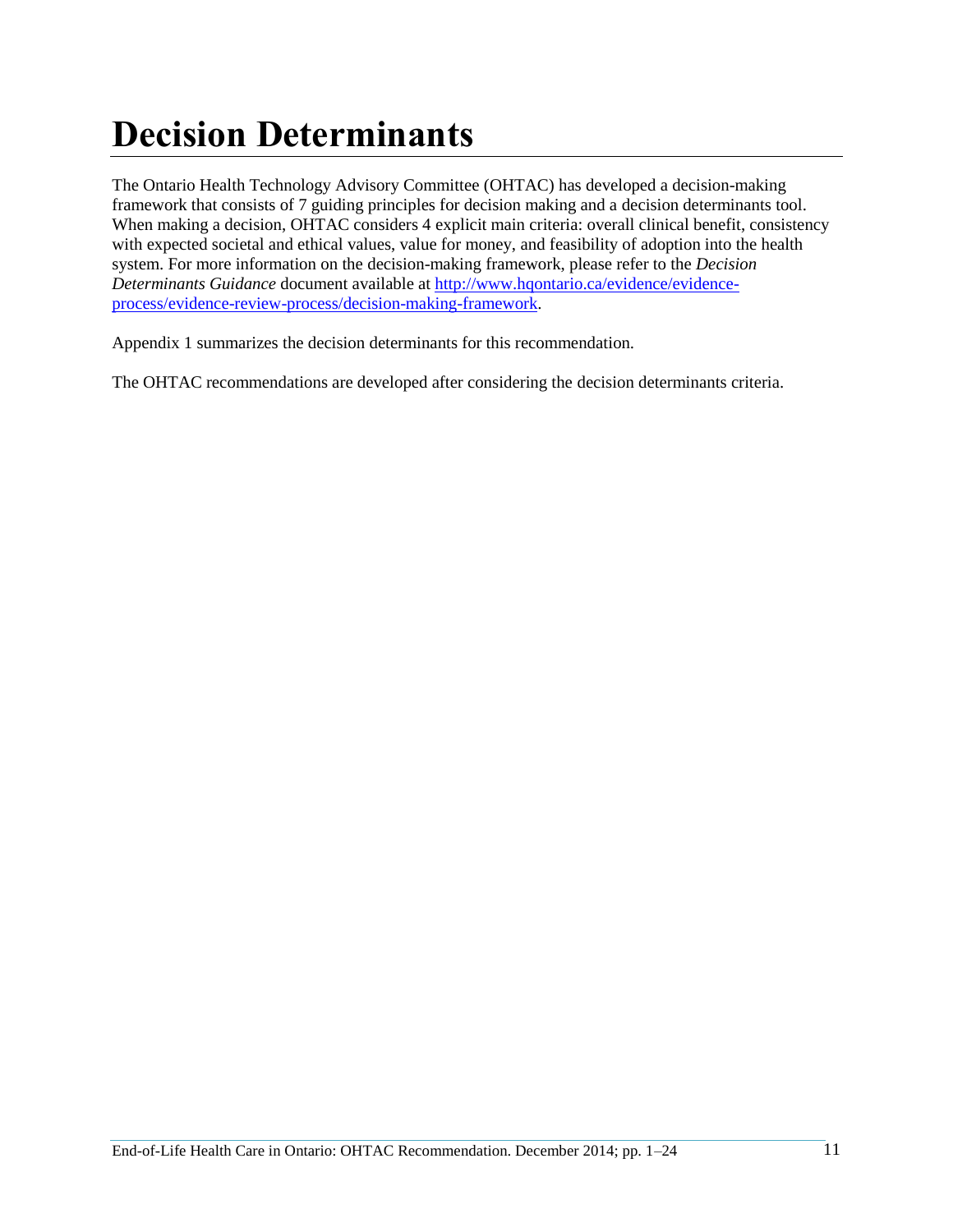# <span id="page-11-0"></span>**OHTAC Recommendations**

The Ontario Health Technology Advisory Committee (OHTAC) recommends that:

- $\bullet$  all patients approaching the end of life have access to specialized<sup>3</sup> interprofessional, team-based, integrated care across multiple venues
- patient care planning, including advance care planning and goals of care, be discussed with patients and their informal caregivers early, periodically, and as circumstances change
- evidence about the determinants of place of death be used to inform discussions among patients, informal caregivers, and health care providers regarding the feasibility of patients' dying in their preferred location
- patients and informal caregivers be provided education about symptom management and coping strategies
- education in end-of-life care for health care professionals be provided before and after licensure, and include training on providing supportive care to informal caregivers

With respect to cardiopulmonary resuscitation (CPR), OHTAC recommends that:

- proactive discussions about goals of care inform interventions that could be offered near the end of life
- clinicians routinely discuss not instituting CPR with patients or their substitute decision makers when death can be reasonably anticipated

OHTAC calls for public debate on the normalization and demedicalization of death and dying.

l

<sup>&</sup>lt;sup>3</sup>A nurse or physician experienced with end-of-life health care.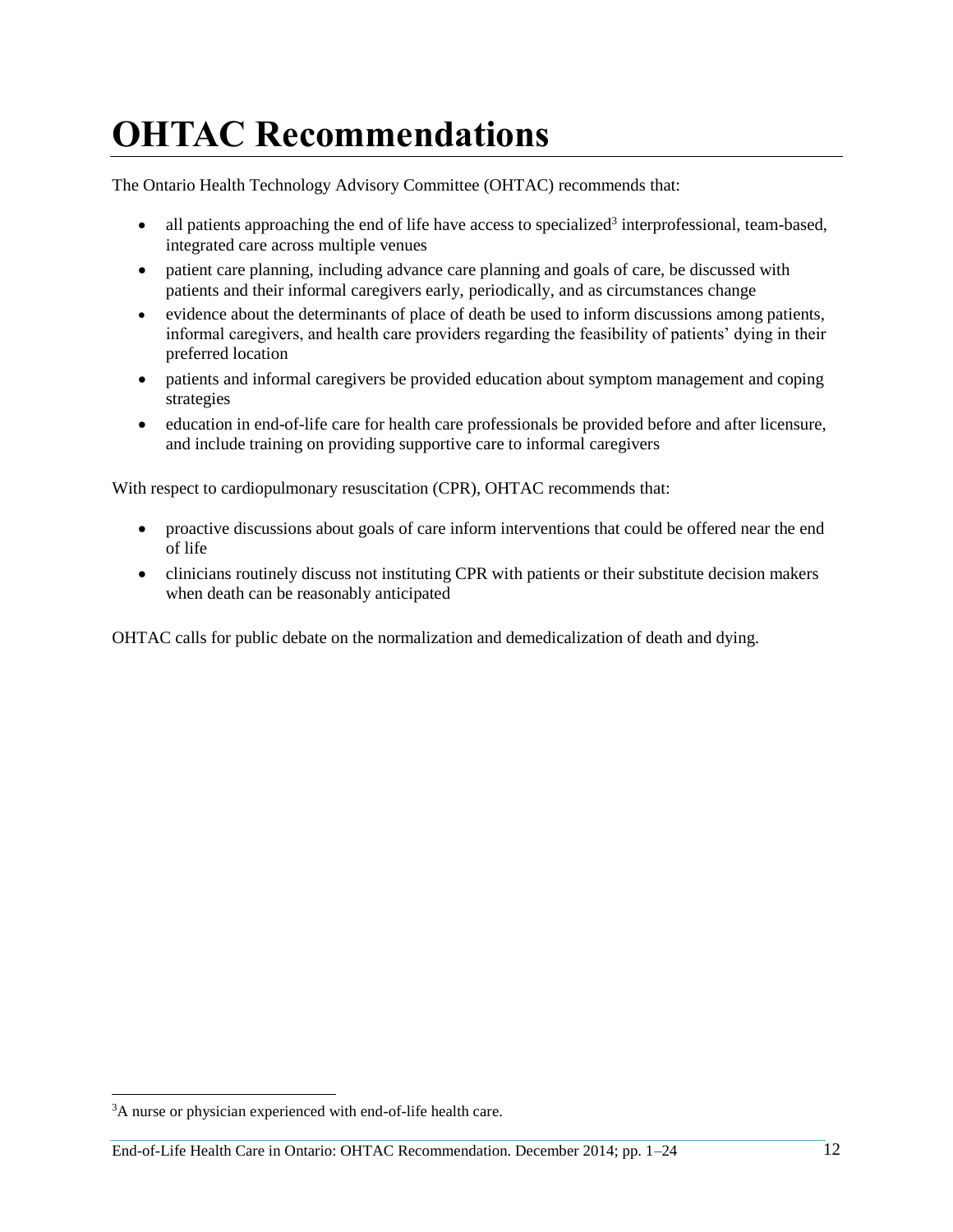# <span id="page-12-0"></span>**Appendices**

# <span id="page-12-1"></span>**Appendix 1: Decision Determinants**

|  | Table A1: Determinants of Place of Death |  |  |  |
|--|------------------------------------------|--|--|--|
|--|------------------------------------------|--|--|--|

| <b>Decision Criteria</b>                                                                                                            | <b>Subcriteria</b>                                                                                                                                                                                                      | <b>Decision Determinants Considerations</b>                                                                                                                                                                                                                       |
|-------------------------------------------------------------------------------------------------------------------------------------|-------------------------------------------------------------------------------------------------------------------------------------------------------------------------------------------------------------------------|-------------------------------------------------------------------------------------------------------------------------------------------------------------------------------------------------------------------------------------------------------------------|
| <b>Overall clinical</b><br>benefit<br>How likely is the health<br>technology/intervention<br>to result in high,<br>moderate, or low | <b>Effectiveness</b><br>How effective is the health<br>technology/intervention likely to be<br>(taking into account any variability)?<br><b>Safety</b>                                                                  | Evidence-based analysis was intended to assess<br>determinants of place of death in an EOL population.<br>Factors related to the illness, individual, and<br>availability of health services were found to affect<br>place of death (GRADE: low)<br>Not evaluated |
| overall benefit?                                                                                                                    | How safe is the health<br>technology/intervention likely to be?<br><b>Burden of illness</b><br>What is the likely size of the burden of<br>illness pertaining to this health<br>technology/intervention?<br><b>Need</b> | About 87,000 deaths (<1% of the population) in<br>Ontario each year from 2007-2009 <sup>a</sup><br>Intermediate impact                                                                                                                                            |
|                                                                                                                                     | How large is the need for this health<br>technology/intervention?                                                                                                                                                       |                                                                                                                                                                                                                                                                   |
| <b>Consistency with</b><br>expected societal and<br>ethical values <sup>b</sup><br>How likely is adoption                           | <b>Societal values</b><br>How likely is the adoption of the health<br>technology/intervention to be congruent<br>with expected societal values?                                                                         | Patients have the right to express their preferences at<br>the EOL                                                                                                                                                                                                |
| of the health<br>technology/intervention<br>to be congruent with<br>societal and ethical<br>values?                                 | <b>Ethical values</b><br>How likely is the adoption of the health<br>technology/intervention to be congruent<br>with expected ethical values?                                                                           | Patients have the right to express their preferences at<br>the EOL                                                                                                                                                                                                |
| Value for money<br>How efficient is the<br>health technology likely<br>to be?                                                       | <b>Economic evaluation</b><br>How efficient is the health<br>technology/intervention likely to be?                                                                                                                      | Not evaluated                                                                                                                                                                                                                                                     |
| <b>Feasibility of</b><br>adoption into health<br>system                                                                             | <b>Economic feasibility</b><br>How economically feasible is the health<br>technology/intervention?                                                                                                                      | Not evaluated                                                                                                                                                                                                                                                     |
| How feasible is it to<br>adopt the health<br>technology/intervention<br>into the Ontario health<br>care system?                     | <b>Organizational feasibility</b><br>How organizationally feasible is it to<br>implement the health<br>technology/intervention?                                                                                         | Determinants of place of death identified might be<br>useful to assess the feasibility of the patient dying in<br>his or her location of preference                                                                                                               |

Abbreviations: EOL, end of life; GRADE, Grading of Recommendations Assessment, Development, and Evaluation.

<sup>a</sup>Source: Statistics Canada. Deaths in hospital and elsewhere, Canada, provinces and territories, annual, Table 102-0509 (updated September 2013). <sup>b</sup>The anticipated or assumed common ethical and societal values held in regard to the target condition, target population, and/or treatment options. Unless there is evidence from scientific sources to corroborate the true nature of the ethical and societal values, the expected values are considered.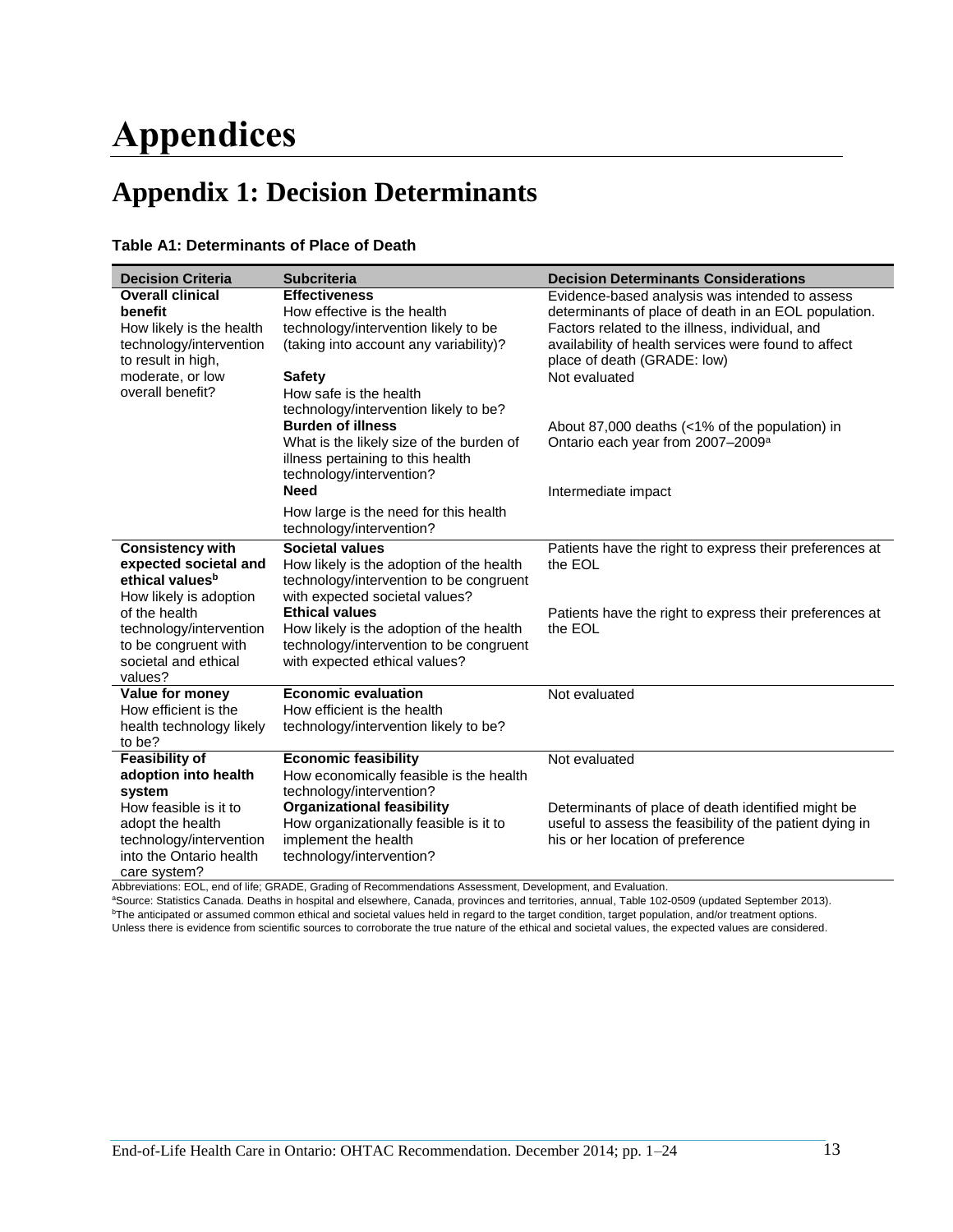| <b>Decision Criteria</b>                                                                                                                                | <b>Subcriteria</b>                                                                                                                                 | <b>Decision Determinants Considerations</b>                                                                                                                                                                                                                                                                                                                                                                                                                                                                                                                                                                                                                                                                                                                                                                                                                                                                                                                                                                                                                                                                                                                                                         |
|---------------------------------------------------------------------------------------------------------------------------------------------------------|----------------------------------------------------------------------------------------------------------------------------------------------------|-----------------------------------------------------------------------------------------------------------------------------------------------------------------------------------------------------------------------------------------------------------------------------------------------------------------------------------------------------------------------------------------------------------------------------------------------------------------------------------------------------------------------------------------------------------------------------------------------------------------------------------------------------------------------------------------------------------------------------------------------------------------------------------------------------------------------------------------------------------------------------------------------------------------------------------------------------------------------------------------------------------------------------------------------------------------------------------------------------------------------------------------------------------------------------------------------------|
| <b>Overall clinical</b><br>benefit<br>How likely is the health<br>technology/intervention<br>to result in high,<br>moderate, or low<br>overall benefit? | <b>Effectiveness</b><br>How effective is<br>the health<br>technology/<br>intervention likely<br>to be (taking into<br>account any<br>variability)? | <b>Outcomes</b><br>Single-provider PCPDs may be associated with higher QOL for<br>٠<br>patients (GRADE: very low), but team-based PCPDs were not<br>associated with patients' QOL (GRADE: moderate). Earlier team-<br>based PCPDs were associated with higher QOL (GRADE: low)<br>There is no evidence that single-provider PCPDs were associated<br>٠<br>with higher QOL for carers (GRADE: very low)<br>Single-provider PCPDs were associated with patients being "very<br>٠<br>satisfied" with care received at EOL, but they were associated<br>with lower patient satisfaction when a scale was used (GRADE:<br>moderate). On the other hand, team-based PCPDs were clearly<br>associated with higher patient satisfaction with care (GRADE:<br>high)<br>Single-provider PCPDs were associated with family members<br>٠<br>being more satisfied with care (GRADE: high)<br>There is no evidence that single-provider PCPDs were associated<br>٠<br>with the concordance between patients' wishes and the care they<br>received (GRADE: high), but single-provider PCPDs were<br>associated with higher concordance between patients' wishes and<br>those of their family members (GRADE: high) |
|                                                                                                                                                         |                                                                                                                                                    | Single-provider (GRADE: high) and team-based (GRADE: high)<br>٠<br>PCPDs were both associated with greater completion of advance<br>care planning documents and processes                                                                                                                                                                                                                                                                                                                                                                                                                                                                                                                                                                                                                                                                                                                                                                                                                                                                                                                                                                                                                           |
|                                                                                                                                                         |                                                                                                                                                    | <b>Health Care Use Outcomes</b>                                                                                                                                                                                                                                                                                                                                                                                                                                                                                                                                                                                                                                                                                                                                                                                                                                                                                                                                                                                                                                                                                                                                                                     |
|                                                                                                                                                         |                                                                                                                                                    | Single-provider PCPDs were associated with a lower likelihood of<br>٠<br>receiving chemotherapy at EOL (GRADE: low). Further, single-<br>provider PCPDs occurring more than 30 days before death were<br>associated with a lower likelihood of patients receiving<br>chemotherapy at EOL when compared with those occurring 30<br>days or less before death (GRADE: low)                                                                                                                                                                                                                                                                                                                                                                                                                                                                                                                                                                                                                                                                                                                                                                                                                            |
|                                                                                                                                                         |                                                                                                                                                    | Single-provider PCPDs were associated with a lower likelihood of<br>٠<br>patients being resuscitated (GRADE: very low)                                                                                                                                                                                                                                                                                                                                                                                                                                                                                                                                                                                                                                                                                                                                                                                                                                                                                                                                                                                                                                                                              |
|                                                                                                                                                         |                                                                                                                                                    | Patients who received single-provider PCPDs had 0.2 fewer<br>п<br>episodes of hospital care than those who received usual care<br>(GRADE: high), but there was no evidence that team-based<br>PCPDs were associated with number of episodes of hospital care<br>when compared with usual care (GRADE: low)                                                                                                                                                                                                                                                                                                                                                                                                                                                                                                                                                                                                                                                                                                                                                                                                                                                                                          |
|                                                                                                                                                         |                                                                                                                                                    | Earlier single-provider PCPDs were associated with a lower<br>٠<br>likelihood of patients receiving hospital care when compared with<br>having no discussions (GRADE: moderate)                                                                                                                                                                                                                                                                                                                                                                                                                                                                                                                                                                                                                                                                                                                                                                                                                                                                                                                                                                                                                     |
|                                                                                                                                                         |                                                                                                                                                    | Single-provider PCPDs were associated with spending 1.8 fewer<br>п<br>days in hospital when compared with usual care (GRADE: high). It<br>was unclear whether or not there was a relationship between<br>team-based PCPDs and the number of days spent in hospital,<br>however (GRADE: low)                                                                                                                                                                                                                                                                                                                                                                                                                                                                                                                                                                                                                                                                                                                                                                                                                                                                                                         |
|                                                                                                                                                         |                                                                                                                                                    | Single-provider PCPDs were not associated with the number of<br>٠<br>visits to the emergency department when compared with usual<br>care (GRADE: low), and it is unclear whether or not team-based<br>PCPDs were associated with number of visits to the emergency<br>department when compared to usual care (GRADE: moderate)                                                                                                                                                                                                                                                                                                                                                                                                                                                                                                                                                                                                                                                                                                                                                                                                                                                                      |
|                                                                                                                                                         |                                                                                                                                                    | It is unclear whether or not single-provider PCPDs were<br>٠<br>associated with admissions to ICUs when compared with having<br>no discussion at all (GRADE: very low). However, the evidence<br>shows that single-provider PCPDs occurring more than 30 days<br>before death were associated with a lower likelihood of patients<br>being admitted to the ICU at EOL than those occurring 30 days or                                                                                                                                                                                                                                                                                                                                                                                                                                                                                                                                                                                                                                                                                                                                                                                               |

### **Table A2: Patient Care Planning Discussions**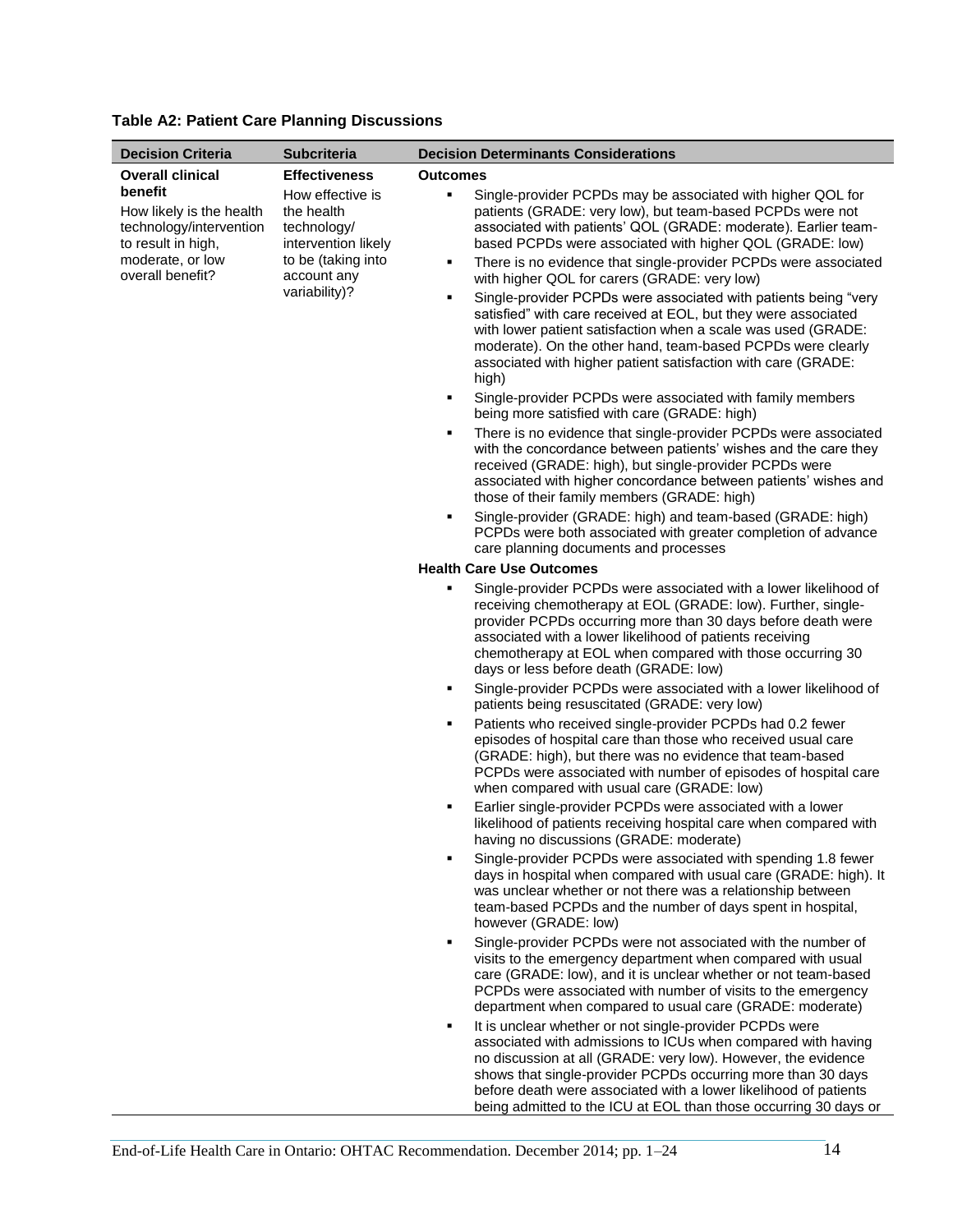| <b>Decision Criteria</b>                                                           | <b>Subcriteria</b>                                                                                                                              | <b>Decision Determinants Considerations</b>                                                                                                                                                                                                                                                                                                                                                                                                       |
|------------------------------------------------------------------------------------|-------------------------------------------------------------------------------------------------------------------------------------------------|---------------------------------------------------------------------------------------------------------------------------------------------------------------------------------------------------------------------------------------------------------------------------------------------------------------------------------------------------------------------------------------------------------------------------------------------------|
|                                                                                    |                                                                                                                                                 | less before death (GRADE: low)                                                                                                                                                                                                                                                                                                                                                                                                                    |
|                                                                                    |                                                                                                                                                 | There was no evidence that team-based PCPDs were associated<br>٠<br>with the number of days spent in the ICU (GRADE: high)                                                                                                                                                                                                                                                                                                                        |
|                                                                                    |                                                                                                                                                 | Single-provider PCPDs were not associated with the number of<br>٠<br>home health visits a patient had when compared with usual care<br>(GRADE: very low)                                                                                                                                                                                                                                                                                          |
|                                                                                    |                                                                                                                                                 | Compared with usual care, team-based PCPDs were associated<br>٠<br>with fewer urgent care visits (GRADE: moderate)                                                                                                                                                                                                                                                                                                                                |
|                                                                                    |                                                                                                                                                 | Single-provider PCPDs were not associated with the number of<br>٠<br>outpatient visits a patient had when compared with usual care<br>(GRADE: low), but team-based PCPDs were associated with<br>fewer outpatient visits than usual care (GRADE: moderate)                                                                                                                                                                                        |
|                                                                                    |                                                                                                                                                 | Compared with usual care, single-provider PCPDs were<br>٠<br>associated with receiving hospice care more frequently (GRADE:<br>high). Compared with having no discussion, these PCPDs were<br>also associated with receiving hospice care for more than 1 week<br>(GRADE: low). Further, earlier single-provider PCPDs were<br>associated with a higher likelihood of receiving hospice care than<br>were no discussions at all (GRADE: moderate) |
|                                                                                    | <b>Safety</b>                                                                                                                                   | No safety concerns were identified, but PCPDs can cause distress if they                                                                                                                                                                                                                                                                                                                                                                          |
|                                                                                    | How safe is the                                                                                                                                 | are conducted inappropriately                                                                                                                                                                                                                                                                                                                                                                                                                     |
|                                                                                    | health technology/<br>intervention likely<br>to be?                                                                                             |                                                                                                                                                                                                                                                                                                                                                                                                                                                   |
|                                                                                    | <b>Burden of illness</b><br>What is the likely<br>size of the burden<br>of illness<br>pertaining to this<br>health technology/<br>intervention? | About 87,000 adults died in Ontario each year from 2007 to 2009. This<br>represents less than 1% of Ontario's population                                                                                                                                                                                                                                                                                                                          |
|                                                                                    | Need                                                                                                                                            | An estimated 65% of the approximately 87,000 people who die in Ontario                                                                                                                                                                                                                                                                                                                                                                            |
|                                                                                    | How large is the<br>need for this<br>health technology/<br>intervention?                                                                        | each year could benefit from PCPDs. This indicates that 56,550 people<br>need PCPDs each year                                                                                                                                                                                                                                                                                                                                                     |
| <b>Consistency with</b>                                                            | <b>Societal values</b>                                                                                                                          | PCPDs can improve communication between patients, families<br>٠                                                                                                                                                                                                                                                                                                                                                                                   |
| expected societal and<br>ethical values <sup>a</sup><br>How likely is adoption     | How likely is the<br>adoption of the<br>health technology/                                                                                      | and friends, and providers, which has the potential to improve the<br>quality of care for patients at the EOL. This is consistent with our<br>societal value to ensure high-quality care for all                                                                                                                                                                                                                                                  |
| of the health                                                                      | intervention to be                                                                                                                              | Patients (and their substitute decision makers) have the right to be                                                                                                                                                                                                                                                                                                                                                                              |
| technology/intervention<br>to be congruent with<br>societal and ethical<br>values? | congruent with<br>expected societal<br>values?                                                                                                  | informed, which is required for fulfilling the legal requirement for<br>informed consent                                                                                                                                                                                                                                                                                                                                                          |
|                                                                                    | <b>Ethical values</b>                                                                                                                           | PCPDs allow patients, families and friends, and providers to consider                                                                                                                                                                                                                                                                                                                                                                             |
|                                                                                    | How likely is the<br>adoption of the<br>health technology/<br>intervention to be                                                                | multiple elements when planning and making decisions about patient care.<br>Weighing these elements when planning care for each patient is consistent<br>with ethical values                                                                                                                                                                                                                                                                      |
|                                                                                    | congruent with<br>expected ethical<br>values?                                                                                                   |                                                                                                                                                                                                                                                                                                                                                                                                                                                   |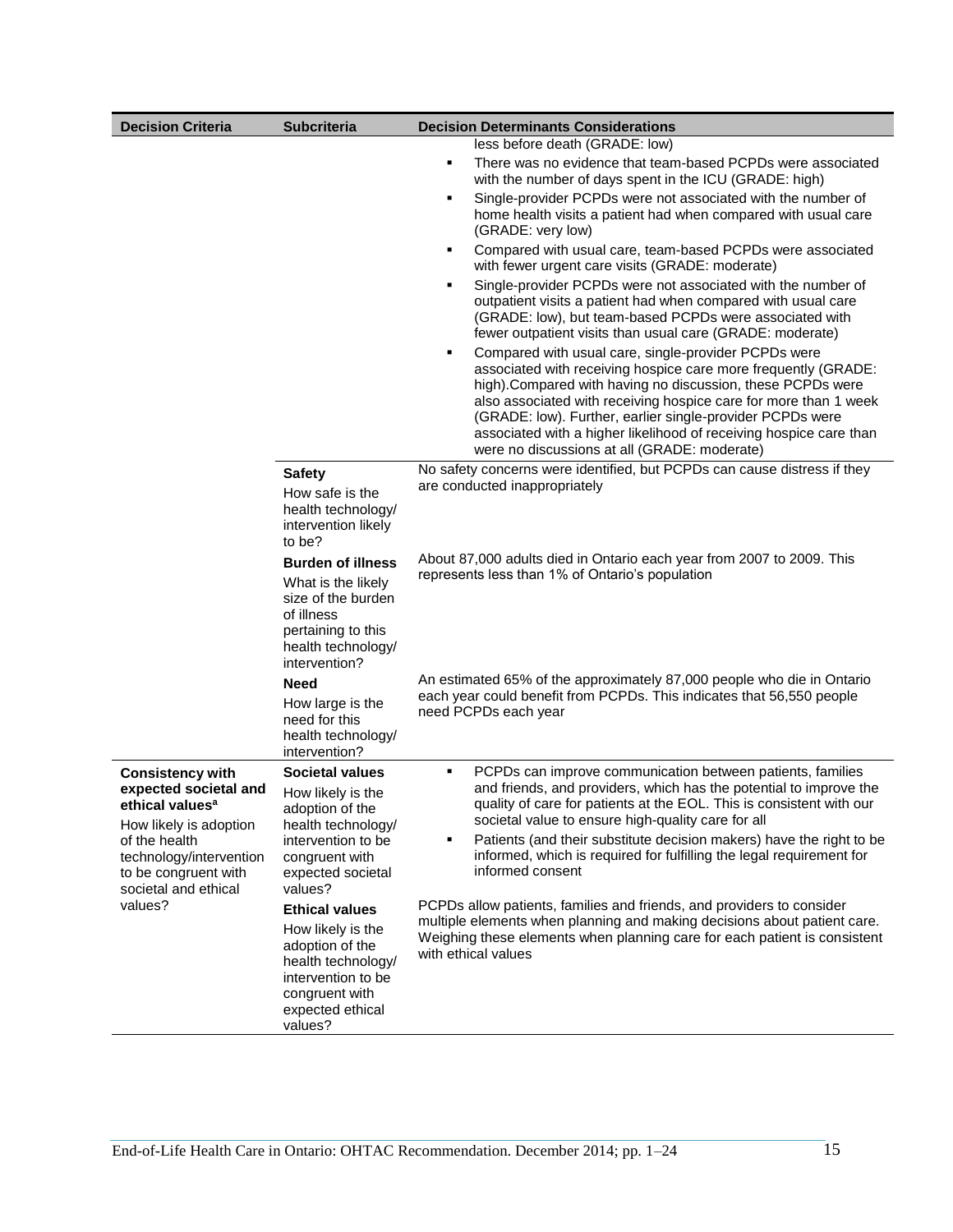| Value for money<br>How efficient is the<br>health technology likely<br>to be?                                                                                              | <b>Economic</b><br>evaluation<br>How efficient is the<br>health technology/<br>intervention likely<br>to be?                                                                                                                                          | Identifying long-term care residents who are at the EOL,<br>٠<br>establishing care preferences, and early referral to palliative care<br>teams reduces health care costs and can increase days at home<br>Ethics consultations for patients in ICUs with treatment or care<br>٠<br>plan–related conflicts (among patients, providers, and families)<br>reduce health care costs and can increase days at home<br>Family conferences of sufficient durations for relatives of patients<br>٠<br>dying in ICUs can improve health outcomes for informal<br>caregivers (i.e., unpaid caregivers, who are usually relatives or<br>friends) at an additional cost. The cost-effectiveness of this<br>intervention is uncertain               |
|----------------------------------------------------------------------------------------------------------------------------------------------------------------------------|-------------------------------------------------------------------------------------------------------------------------------------------------------------------------------------------------------------------------------------------------------|----------------------------------------------------------------------------------------------------------------------------------------------------------------------------------------------------------------------------------------------------------------------------------------------------------------------------------------------------------------------------------------------------------------------------------------------------------------------------------------------------------------------------------------------------------------------------------------------------------------------------------------------------------------------------------------------------------------------------------------|
| <b>Feasibility of</b><br>adoption into health<br>system<br>How feasible is it to<br>adopt the health<br>technology/intervention<br>into the Ontario health<br>care system? | <b>Economic</b><br>feasibility<br>How economically<br>feasible is the<br>health technology/<br>intervention?<br>Organizational<br>feasibility<br>How<br>organizationally<br>feasible is it to<br>implement the<br>health technology/<br>intervention? | Not evaluated<br>In determining the organizational feasibility of the intervention, some points<br>that were considered included these:<br>PCPDs are typically conducted by existing providers within an<br>٠<br>organization, so it might be unnecessary to hire additional<br>providers to deliver the intervention<br>Providers could require training in order to deliver PCPDs<br>٠<br>appropriately without causing psychological or emotional harm to<br>patients and their families<br>A staff person could be needed to co-ordinate team-based PCPDs<br>٠<br>A method or mechanism for documenting key decisions from<br>٠<br>PCPDs and making them available to providers in various parts of<br>the health system is needed |

Abbreviations: EOL, end of life; GRADE, Grading of Recommendations Assessment, Development, and Evaluation; ICU, intensive care unit; PCPD, patient care planning discussion; QOL, quality of life.

<sup>a</sup>The anticipated or assumed common ethical and societal values held in regard to the target condition, target population, and/or treatment options. Unless there is evidence from scientific sources to corroborate the true nature of the ethical and societal values, the expected values are considered.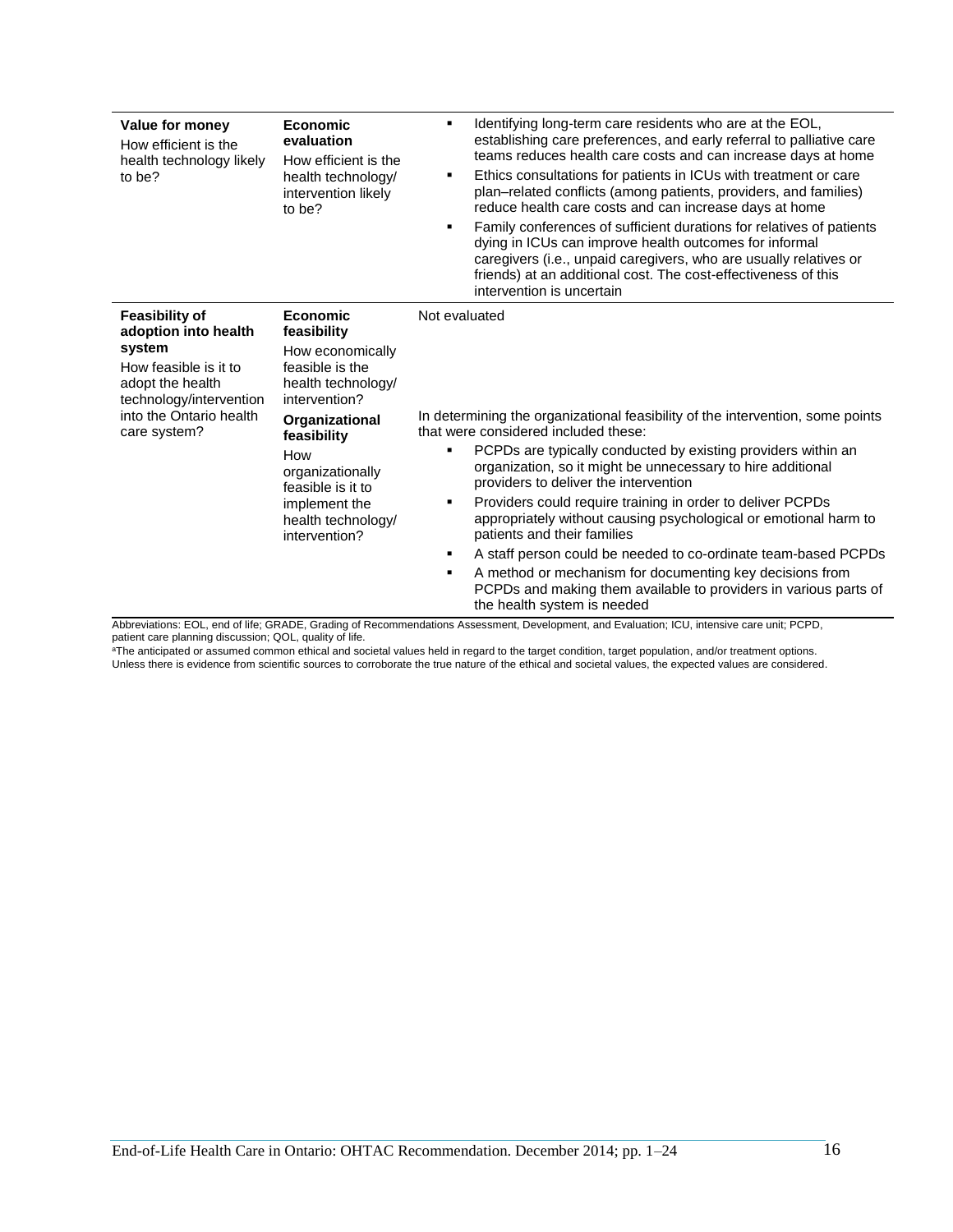| <b>Decision Criteria</b>                                                                                                                                                                                         | <b>Subcriteria</b>                                                                                                                                                                                                                                                                               | <b>Decision Determinants Considerations</b>                                                                                                                                                                                                                                                                                                                                                            |
|------------------------------------------------------------------------------------------------------------------------------------------------------------------------------------------------------------------|--------------------------------------------------------------------------------------------------------------------------------------------------------------------------------------------------------------------------------------------------------------------------------------------------|--------------------------------------------------------------------------------------------------------------------------------------------------------------------------------------------------------------------------------------------------------------------------------------------------------------------------------------------------------------------------------------------------------|
| <b>Overall clinical</b><br>benefit<br>How likely is the health<br>technology/intervention<br>to result in high,<br>moderate, or low<br>overall benefit?                                                          | <b>Effectiveness</b><br>How effective is the health<br>technology/intervention likely to be<br>(taking into account any variability)?                                                                                                                                                            | Education of health care providers and patients<br>nearing EOL and their caregivers:<br>improves symptom control of patients<br>nearing EOL<br>improves informal caregivers' quality of life<br>٠<br>(GRADE: moderate)                                                                                                                                                                                 |
|                                                                                                                                                                                                                  | <b>Safety</b><br>How safe is the health<br>technology/intervention likely to be?<br><b>Burden of illness</b><br>What is the likely size of the burden of<br>illness pertaining to this health<br>technology/intervention?                                                                        | No safety issues identified<br>~87,000 adults (<1% of the population) died<br>in Ontario each year from 2007 to 2009<br>~93,000 deaths occurred in Ontario during<br>٠<br>2012/2013<br>70% of deaths are due to chronic diseases<br>٠<br>Need for improving quality of life in EOL<br>٠<br>population is large                                                                                         |
|                                                                                                                                                                                                                  | <b>Need</b><br>How large is the need for this health<br>technology/intervention?                                                                                                                                                                                                                 | Need for improving quality of life in EOL population is<br>large                                                                                                                                                                                                                                                                                                                                       |
| <b>Consistency with</b><br>expected societal and<br>ethical values <sup>a</sup><br>How likely is adoption<br>of the health<br>technology/intervention<br>to be congruent with<br>societal and ethical<br>values? | <b>Societal values</b><br>How likely is the adoption of the health<br>technology/intervention to be congruent<br>with expected societal values?<br><b>Ethical values</b><br>How likely is the adoption of the health<br>technology/intervention to be congruent<br>with expected ethical values? | Right to be informed<br>Right to be informed                                                                                                                                                                                                                                                                                                                                                           |
| Value for money<br>How efficient is the<br>health technology likely<br>to be?                                                                                                                                    | <b>Economic evaluation</b><br>How efficient is the health<br>technology/intervention likely to be?                                                                                                                                                                                               | Currently available and evaluated educational training<br>initiatives for patients and caregivers are unlikely to be<br>cost-effective                                                                                                                                                                                                                                                                 |
| <b>Feasibility of</b><br>adoption into health<br>system<br>How feasible is it to<br>adopt the health<br>technology/intervention<br>into the Ontario health<br>care system?                                       | <b>Economic feasibility</b><br>How economically feasible is the health<br>technology/intervention?<br><b>Organizational feasibility</b><br>How organizationally feasible is it to<br>implement the health<br>technology/intervention?                                                            | Points to consider:<br>Education is provided routinely to health care<br>٠<br>providers, so additional resources might not<br>be necessary<br>Might need to incorporate education on EOL<br>$\blacksquare$<br>care as part of training to health care<br>providers<br>Might need additional staff to co-ordinate<br>п<br>education for patients nearing EOL and their<br>caregivers on a regular basis |

### **Table A3: Education for Patients, Informal Caregivers, and Health Care Providers at the End of Life**

Abbreviations: EOL, end of life; GRADE, the Grading of Recommendations Assessments, Development and Evaluation.

<sup>a</sup>The anticipated or assumed common ethical and societal values held in regard to the target condition, target population, and/or treatment options. Unless there is evidence from scientific sources to corroborate the true nature of the ethical and societal values, the expected values are considered.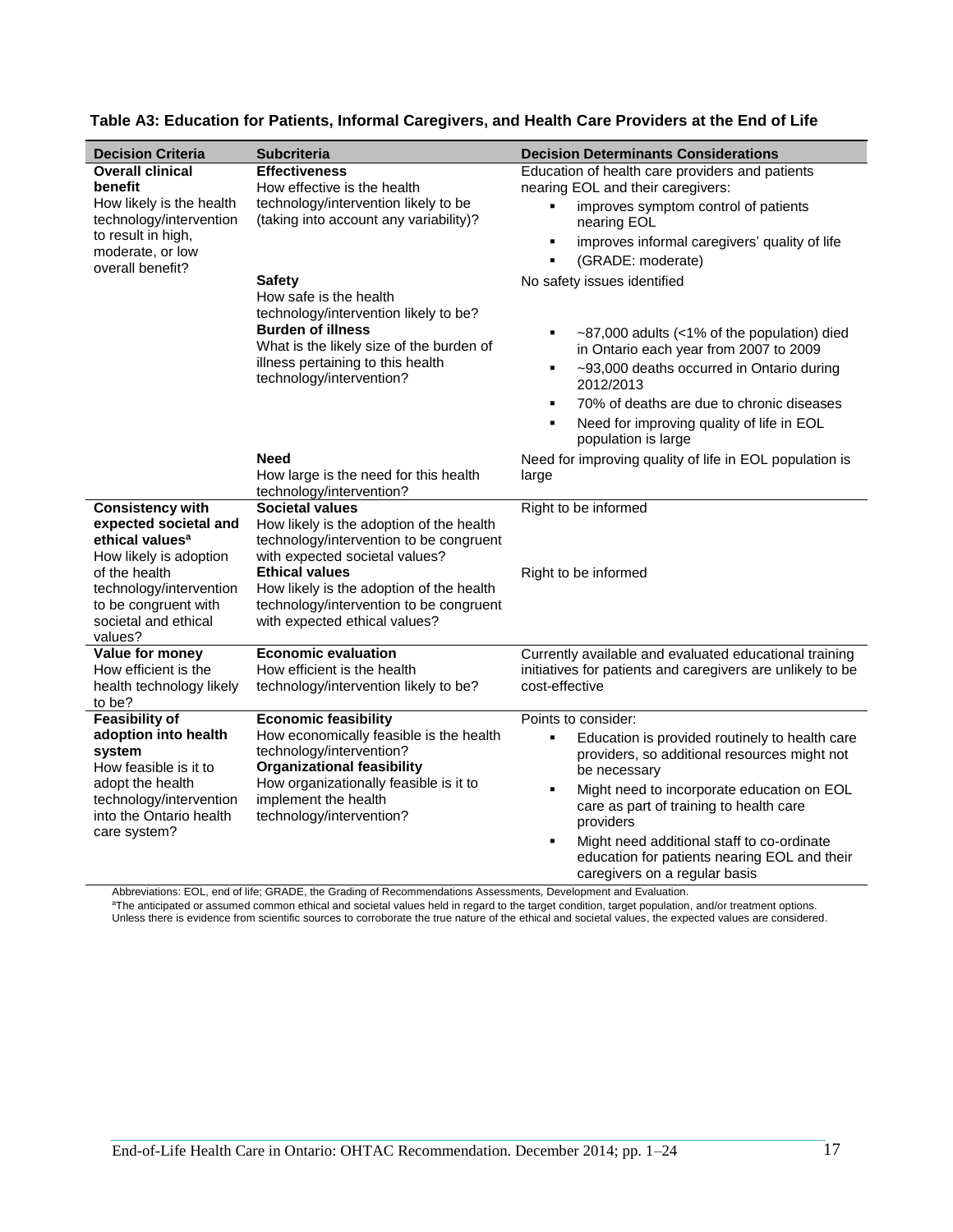| <b>Decision Criteria</b>                                                        | <b>Subcriteria</b>                                                                          | <b>Decision Determinants Considerations</b>                                                                                                                                                       |
|---------------------------------------------------------------------------------|---------------------------------------------------------------------------------------------|---------------------------------------------------------------------------------------------------------------------------------------------------------------------------------------------------|
| <b>Overall clinical</b>                                                         | <b>Effectiveness</b>                                                                        | Comprehensive Team Model, Direct Patient Contact, Early Start [CLs]                                                                                                                               |
| benefit                                                                         | How effective is the                                                                        | Significant improvement in patients' QOL (GRADE: moderate)                                                                                                                                        |
| How likely is the                                                               | health                                                                                      | Significant improvement in symptom management (GRADE: moderate)<br>٠                                                                                                                              |
| health technology/<br>intervention to                                           | technology/intervention<br>likely to be (taking into                                        | Significant improvement in patients' satisfaction (GRADE: moderate)                                                                                                                               |
| result in high,<br>moderate, or low                                             | account any variability)?                                                                   | Nonsignificant decrease in hospital admission: 0.84 [0.34, 2.03]<br>٠<br>(GRADE: very low)                                                                                                        |
| overall benefit?                                                                |                                                                                             | Significant increase in completion of ACP: 2.86 [1.09, 7.55] (GRADE:<br>٠<br>low)                                                                                                                 |
|                                                                                 |                                                                                             | <b>Comprehensive Team Model, Direct Patient Contact</b>                                                                                                                                           |
|                                                                                 |                                                                                             | Nonsignificant change in patients' QOL (GRADE: moderate)                                                                                                                                          |
|                                                                                 |                                                                                             | Significant increase in informal caregivers' satisfaction (GRADE:<br>٠                                                                                                                            |
|                                                                                 |                                                                                             | moderate)<br>Significant increase in deaths at home: 1.89 [1.13, 3.16] (GRADE:<br>٠<br>moderate)                                                                                                  |
|                                                                                 |                                                                                             | Significant decrease in deaths at nursing homes: 0.37 [0.20, 0.67]<br>٠<br>(GRADE: moderate)                                                                                                      |
|                                                                                 |                                                                                             | Nonsignificant decrease in hospital admission: 0.90 [0.42, 1.89]<br>٠<br>(GRADE: moderate)                                                                                                        |
|                                                                                 |                                                                                             | Nonsignificant decrease in hospital LOS (GRADE: moderate)                                                                                                                                         |
|                                                                                 |                                                                                             | <b>Comprehensive Team Model, Indirect Patient Contact</b>                                                                                                                                         |
|                                                                                 |                                                                                             | Nonsignificant change in patients' QOL (GRADE: low)                                                                                                                                               |
|                                                                                 |                                                                                             | Home, Direct Patient Contact                                                                                                                                                                      |
|                                                                                 |                                                                                             | Significant improvement in patients' satisfaction (GRADE: low)                                                                                                                                    |
|                                                                                 |                                                                                             | Significant increase in deaths at home: 2.2 [1.30, 3.72] (GRADE: low)                                                                                                                             |
|                                                                                 |                                                                                             | Significant decrease in ER visits (GRADE: low)                                                                                                                                                    |
|                                                                                 |                                                                                             | Significant decrease in hospital admission: 0.39 [0.24, 0.62] (GRADE:                                                                                                                             |
|                                                                                 |                                                                                             | low)                                                                                                                                                                                              |
|                                                                                 |                                                                                             | Home, Indirect Patient Contact                                                                                                                                                                    |
|                                                                                 |                                                                                             | Nonsignificant Increase in completion of ACP: 1.30 [0.58, 2.90]<br>(GRADE: very low)                                                                                                              |
|                                                                                 |                                                                                             | Nonsignificant difference in ER visits (GRADE: low)<br><b>Hospital, Direct Patient Contact</b>                                                                                                    |
|                                                                                 | Nonsignificant change in patients' QOL (GRADE: low)                                         |                                                                                                                                                                                                   |
|                                                                                 | Nonsignificant change in symptom management scores (GRADE: low)                             |                                                                                                                                                                                                   |
|                                                                                 |                                                                                             | Nonsignificant change in informal caregivers' satisfaction (GRADE: low)                                                                                                                           |
|                                                                                 |                                                                                             | Nonsignificant increase in completion of ACP: 1.77 [0.48, 16.11]<br>(GRADE: low)                                                                                                                  |
|                                                                                 |                                                                                             | Significant decrease in ICU admission (GRADE: low)                                                                                                                                                |
|                                                                                 |                                                                                             | Nonsignificant difference on hospital LOS (GRADE: moderate)                                                                                                                                       |
|                                                                                 | <b>Safety</b>                                                                               | No data; team model that increases continuity of care is believed to be safer                                                                                                                     |
|                                                                                 | How safe is the health<br>technology/intervention<br>likely to be?                          |                                                                                                                                                                                                   |
|                                                                                 |                                                                                             |                                                                                                                                                                                                   |
| <b>Burden of illness</b><br>What is the likely size of<br>the burden of illness | $\sim$ 87,000 adults (<1% of the population) died in Ontario each year from<br>2007 to 2009 |                                                                                                                                                                                                   |
|                                                                                 | ~93,000 deaths occurred in Ontario during 2012/2013<br>٠                                    |                                                                                                                                                                                                   |
|                                                                                 | pertaining to this health<br>technology/intervention?<br>Need                               | 70% of deaths are due to chronic diseases                                                                                                                                                         |
|                                                                                 |                                                                                             | About 30 community-based EOL care teams currently in Ontario                                                                                                                                      |
|                                                                                 | How large is the need<br>for this health                                                    | 14 Regional Hospice Palliative Care and EOL Care Networks have<br>٠                                                                                                                               |
|                                                                                 | technology/intervention?                                                                    | boundaries corresponding to the boundaries of Ontario's health<br>regions. Membership of each network is broad, with general<br>membership made up of individuals and organizations interested in |

### **Table A4: Team-Based Models of Care for End of Life**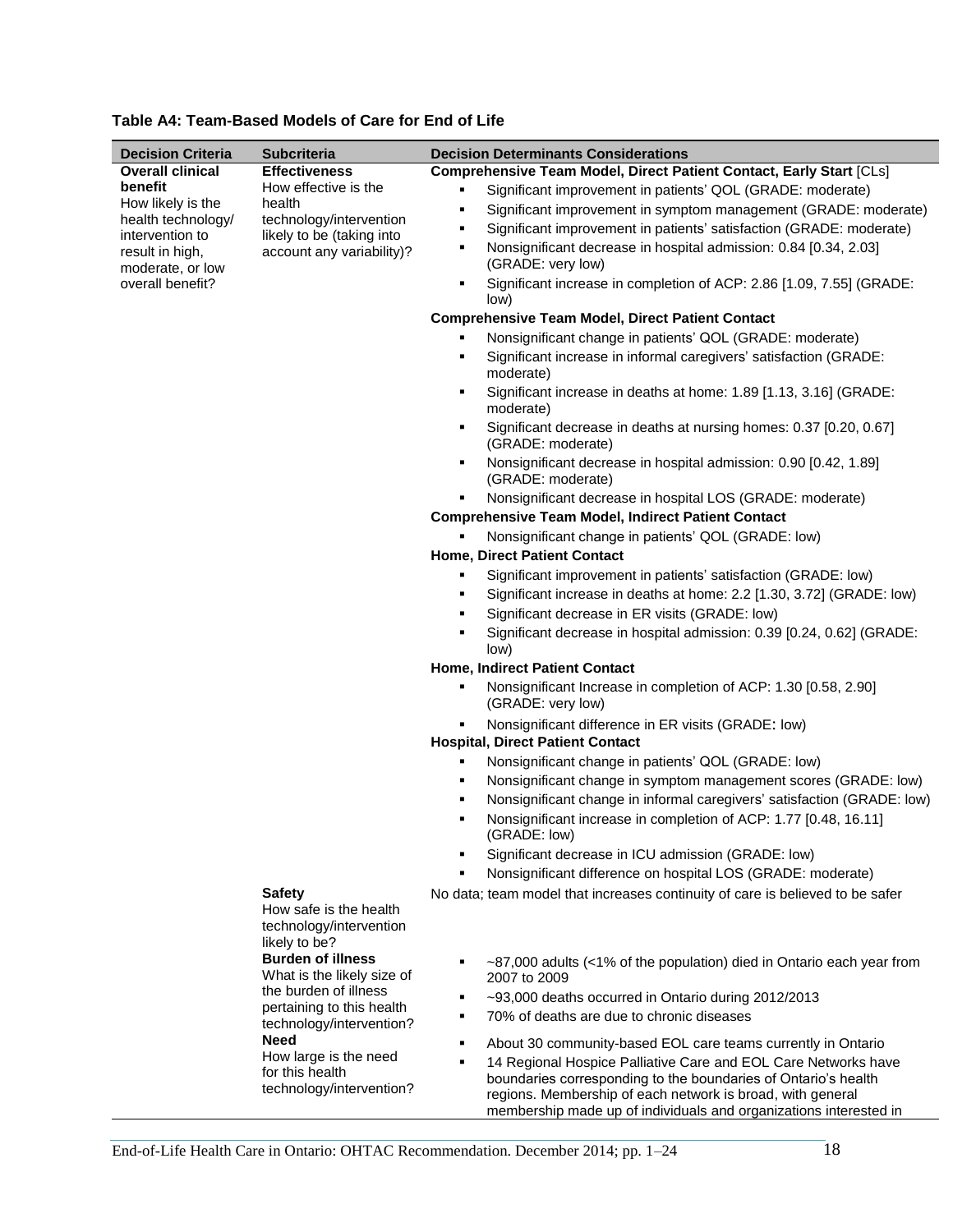| <b>Decision Criteria</b>                                                                                                                                                                                                | <b>Subcriteria</b>                                                                                                                                                                                                                                                                                                 | <b>Decision Determinants Considerations</b>                                                                                                                                                                                                                                                                                                                                         |
|-------------------------------------------------------------------------------------------------------------------------------------------------------------------------------------------------------------------------|--------------------------------------------------------------------------------------------------------------------------------------------------------------------------------------------------------------------------------------------------------------------------------------------------------------------|-------------------------------------------------------------------------------------------------------------------------------------------------------------------------------------------------------------------------------------------------------------------------------------------------------------------------------------------------------------------------------------|
|                                                                                                                                                                                                                         |                                                                                                                                                                                                                                                                                                                    | palliative care. Networks aim to encourage collaboration and<br>information sharing, with the goal of better co-ordinated client care                                                                                                                                                                                                                                               |
| <b>Consistency with</b><br>expected societal<br>and ethical<br>values <sup>a</sup><br>How likely is<br>adoption of the<br>health technology/<br>intervention to be<br>congruent with<br>societal and ethical<br>values? | <b>Societal values</b><br>How likely is the<br>adoption of the health<br>technology/intervention<br>to be congruent with<br>expected societal<br>values?<br><b>Ethical values</b><br>How likely is the<br>adoption of the health<br>technology/intervention<br>to be congruent with<br>expected ethical<br>values? | Comprehensive team-based approach aligns with health system values and with<br>Ministry commitments<br>(http://www.health.gov.on.ca/en/public/programs/ltc/21_other.aspx)<br>No data                                                                                                                                                                                                |
| Value for money<br>How efficient is the<br>health technology<br>likely to be?                                                                                                                                           | <b>Economic evaluation</b><br>How efficient is the<br>health<br>technology/intervention<br>likely to be?                                                                                                                                                                                                           | Community-based in-home palliative team care and inpatient palliative<br>٠<br>team care reduces expected health care costs<br>Comprehensive hospital-based palliative team care with care<br>$\blacksquare$<br>coordination of palliative and home care in the community improves<br>health outcomes at an additional cost. Cost-effectiveness of this<br>intervention is uncertain |
| <b>Feasibility of</b><br>adoption into<br>health system<br>How feasible is it to<br>adopt the health<br>technology/<br>intervention into the<br>Ontario health care<br>system?                                          | <b>Economic feasibility</b><br>How economically<br>feasible is the health<br>technology/intervention?<br>Organizational<br>feasibility<br>How organizationally<br>feasible is it to<br>implement the health<br>technology/intervention?                                                                            | Team approach highly feasible<br>$\blacksquare$<br>Degree of comprehensiveness unknown                                                                                                                                                                                                                                                                                              |

Abbreviations: ACP, advance care planning; CL, confidence limit; EOL, end of life; ER, emergency room; GRADE, Grading of Recommendations

Assessments, Development and Evaluation; ICU, intensive care unit; LOS, length of stay; Pt, patient; QOL, quality of life.

<sup>a</sup>The anticipated or assumed common ethical and societal values held in regard to the target condition, target population, and/or treatment options. Unless there is evidence from scientific sources to corroborate the true nature of the ethical and societal values, the expected values are considered.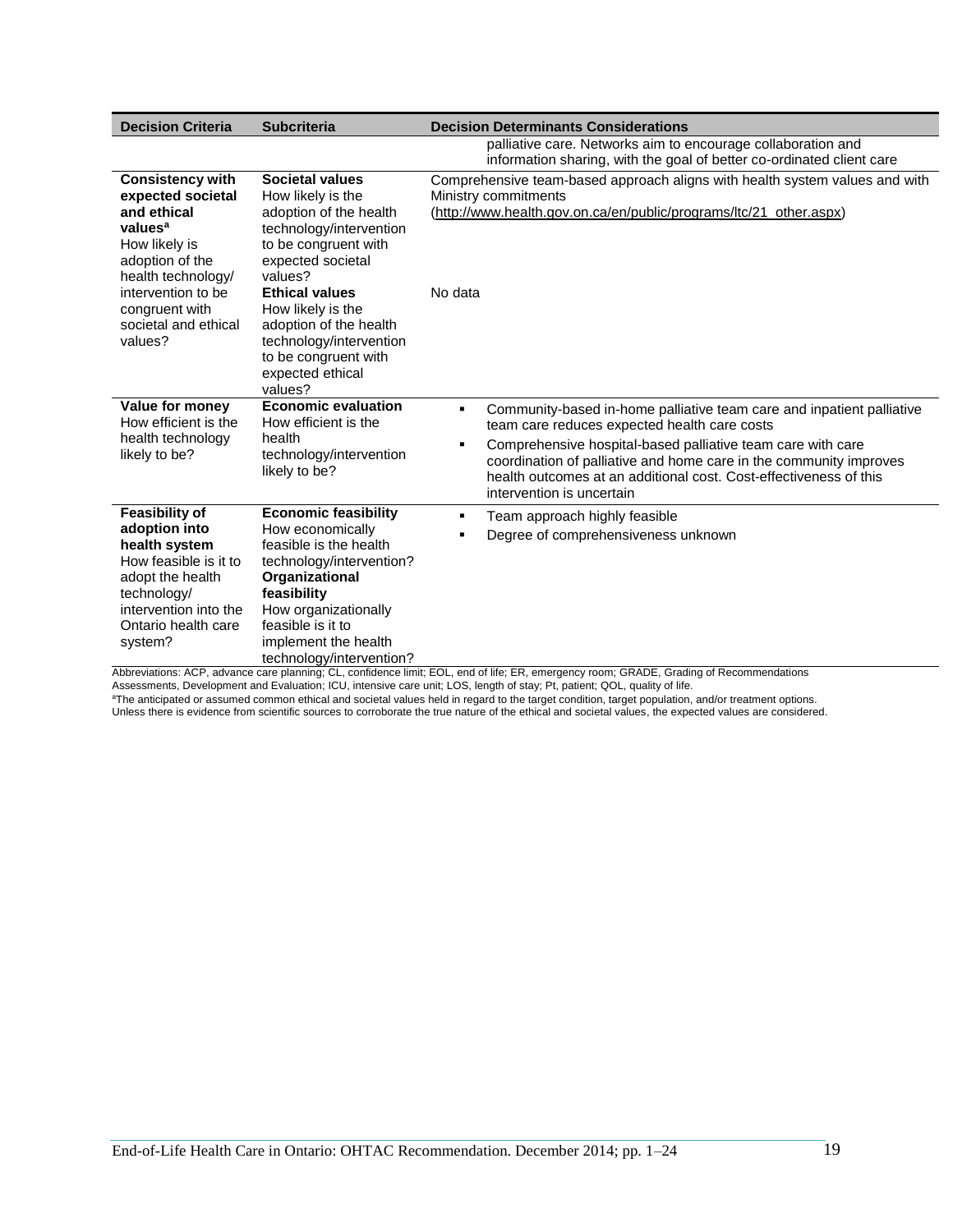| <b>Decision Criteria</b>    | <b>Subcriteria</b>                       | <b>Decision Determinants Considerations</b>            |
|-----------------------------|------------------------------------------|--------------------------------------------------------|
| <b>Overall clinical</b>     | <b>Effectiveness</b>                     | Certain individual disease characteristics are usually |
| benefit                     | How effective is the health              | associated with less chance of survival to discharge   |
| How likely is the health    | technology/intervention likely to be     | from hospital (e.g., disseminated cancer)              |
| technology/intervention     | (taking into account any variability)?   |                                                        |
| to result in high,          | <b>Safety</b>                            | A small percentage of patients may require long-term   |
| moderate, or low            | How safe is the health                   | care because of neurologic deficit after CPR           |
| overall benefit?            | technology/intervention likely to be?    |                                                        |
|                             | <b>Burden of illness</b>                 | In 2009, the top 10 leading causes of death in Ontario |
|                             | What is the likely size of the burden of | were cancer, heart disease, cerebrovascular disease,   |
|                             | illness pertaining to this health        | chronic lower respiratory disease, influenza and       |
|                             | technology/intervention?                 | pneumonia, intentional self-harm, and kidney disease   |
|                             | <b>Need</b>                              | The National Ipsos-Reid survey in 2012 found that      |
|                             | How large is the need for this health    | most Canadians have not talked about their wishes for  |
|                             | technology/intervention?                 | care. The survey found that 86% of Canadians have      |
|                             |                                          | not heard of advance care planning and that only 46%   |
|                             |                                          | had a designated substitute decision maker             |
| <b>Consistency with</b>     | <b>Societal values</b>                   | Debatable                                              |
| expected societal and       | How likely is the adoption of the health |                                                        |
| ethical values <sup>a</sup> | technology/intervention to be congruent  |                                                        |
| How likely is adoption      | with expected societal values?           |                                                        |
| of the health               | <b>Ethical values</b>                    | Debatable                                              |
| technology/intervention     | How likely is the adoption of the health |                                                        |
| to be congruent with        | technology/intervention to be congruent  |                                                        |
| societal and ethical        | with expected ethical values?            |                                                        |
| values?                     |                                          |                                                        |
| Value for money             | <b>Economic evaluation</b>               | Decisions should not be guided by the concern that     |
| How efficient is the        | How efficient is the health              | costs could outweigh benefit                           |
| health technology likely    | technology/intervention likely to be?    |                                                        |
| to be?                      |                                          |                                                        |
| <b>Feasibility of</b>       | <b>Economic feasibility</b>              | N/A                                                    |
| adoption into health        | How economically feasible is the health  |                                                        |
| system                      | technology/intervention?                 |                                                        |
| How feasible is it to       | <b>Organizational feasibility</b>        | Affected by whether law permits the change in the      |
| adopt the health            | How organizationally feasible is it to   | current policy                                         |
| technology/intervention     | implement the health                     |                                                        |
| into the Ontario health     | technology/intervention?                 |                                                        |
| care system?                |                                          |                                                        |

### **Table A5: Cardiopulmonary Resuscitation**

Abbreviations: CPR, cardiopulmonary resuscitation; N/A, not applicable.

<sup>a</sup>The anticipated or assumed common ethical and societal values held in regard to the target condition, target population, and/or treatment options.

Unless there is evidence from scientific sources to corroborate the true nature of the ethical and societal values, the expected values are considered.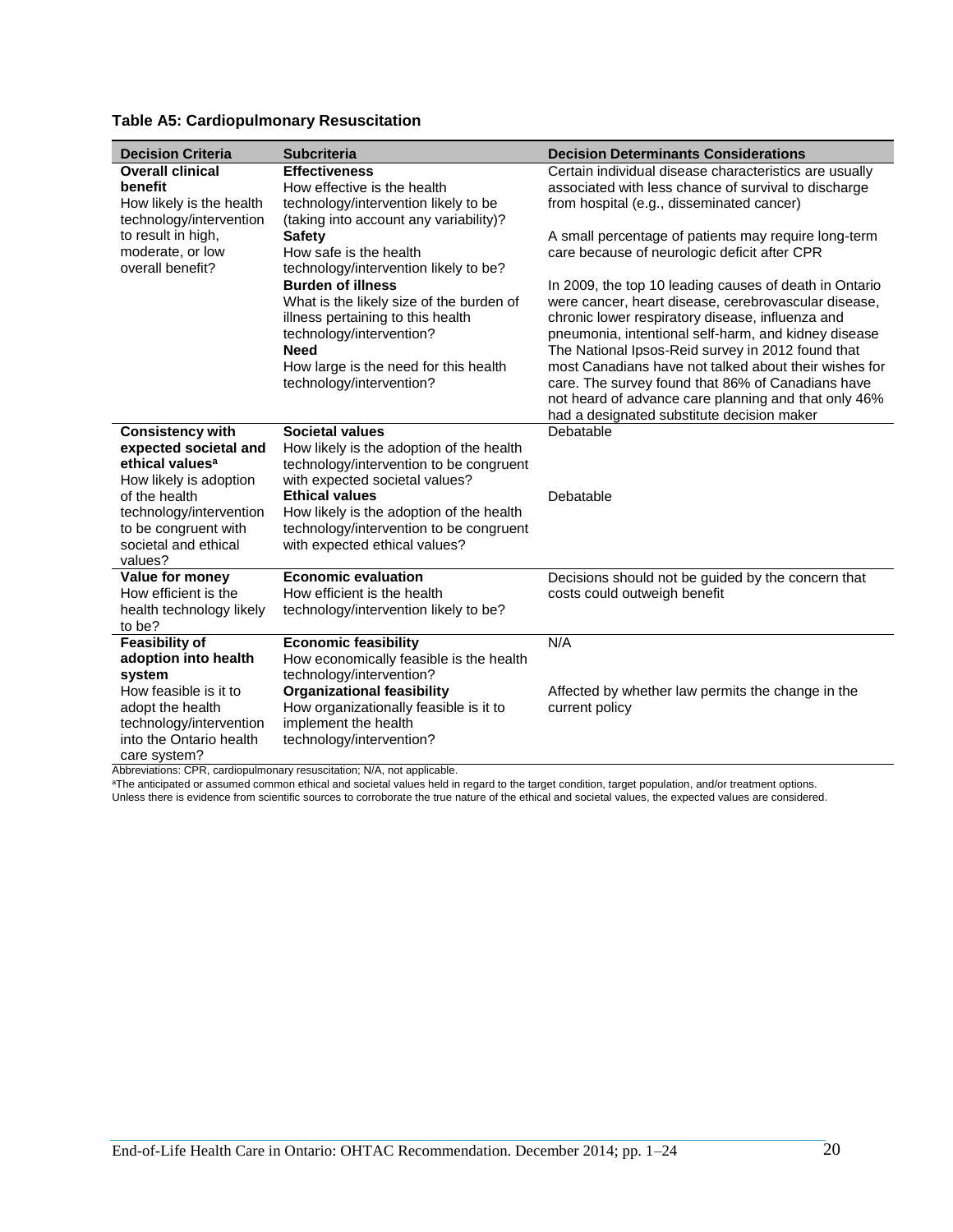| <b>Decision Criteria</b>                                       | <b>Subcriteria</b>                                                                                                                              | <b>Decision Determinants Considerations</b>                                                                                                                                                                                                                                                                                                                                   |
|----------------------------------------------------------------|-------------------------------------------------------------------------------------------------------------------------------------------------|-------------------------------------------------------------------------------------------------------------------------------------------------------------------------------------------------------------------------------------------------------------------------------------------------------------------------------------------------------------------------------|
| <b>Overall clinical</b>                                        | <b>Effectiveness</b>                                                                                                                            | <b>Direct Interventions (Provided Over Multiple Sessions)</b>                                                                                                                                                                                                                                                                                                                 |
| benefit<br>How likely is the health<br>technology/intervention | How effective is<br>the health<br>technology/                                                                                                   | There was no evidence that interventions designed for the family<br>п<br>had an effect on informal caregivers' coping (GRADE: very low) or<br>distress (GRADE: low)                                                                                                                                                                                                           |
| to result in high,<br>moderate, or low<br>overall benefit?     | intervention likely<br>to be (taking into<br>account any<br>variability)?                                                                       | Evidence did not indicate that education and training focused on<br>٠<br>pain management affected coping among caregivers (GRADE:<br>moderate) or their distress (GRADE: moderate)                                                                                                                                                                                            |
|                                                                |                                                                                                                                                 | General advice and support did not appear to affect coping among<br>п<br>informal caregivers (GRADE: low) or their distress (GRADE: low)                                                                                                                                                                                                                                      |
|                                                                |                                                                                                                                                 | Providing general advice and support to informal caregivers, along<br>п<br>with a focus on improving coping strategies, reducing uncertainty,<br>and increasing openness about the patient's illness, did not<br>appear to affect informal caregivers' coping (GRADE: moderate),<br>but it improved their distress (SMD [95% CI]: 0.24 [-0.45 to<br>-0.04]) (GRADE: moderate) |
|                                                                |                                                                                                                                                 | Giving informal caregivers general advice and support, training to<br>٠<br>improve their problem-solving skills, and assistance with caring<br>did not appear to affect their coping (GRADE: moderate)                                                                                                                                                                        |
|                                                                |                                                                                                                                                 | Providing informal caregivers with strategies to improve sleep did<br>not appear to affect their level of distress (GRADE: very low)                                                                                                                                                                                                                                          |
|                                                                |                                                                                                                                                 | Overall, interventions provided to informal caregivers directly did<br>п<br>not affect their level of coping (GRADE: low) but reduced their<br>level of distress (SMD [95% CI]: -0.15 [-0.28 to -0.02]) (GRADE:<br>low)                                                                                                                                                       |
|                                                                |                                                                                                                                                 | <b>Indirect Interventions</b>                                                                                                                                                                                                                                                                                                                                                 |
|                                                                |                                                                                                                                                 | Having a nurse co-ordinate care for patients did not appear to<br>п<br>affect distress among informal caregivers (GRADE: very low)                                                                                                                                                                                                                                            |
|                                                                |                                                                                                                                                 | Providing team-based inpatient hospice care to patients did not<br>п<br>affect informal caregivers' distress (GRADE: very low)                                                                                                                                                                                                                                                |
|                                                                |                                                                                                                                                 | Overall, interventions provided to patients did not affect distress<br>٠<br>among caregivers (GRADE: very low)                                                                                                                                                                                                                                                                |
|                                                                | <b>Safety</b><br>How safe is the<br>health technology/<br>intervention likely<br>to be?                                                         | Supportive interventions are unlikely to lead to adverse outcomes for<br>informal caregivers, but studies have shown that the absence of supportive<br>interventions has adverse effects on the health and well-being of informal<br>caregivers                                                                                                                               |
|                                                                | <b>Burden of illness</b><br>What is the likely<br>size of the burden<br>of illness<br>pertaining to this<br>health technology/<br>intervention? | About 87,000 adults died in Ontario each year from 2007 to 2009. This<br>represents less than 1% of Ontario's population                                                                                                                                                                                                                                                      |
|                                                                | <b>Need</b><br>How large is the<br>need for this<br>health technology/<br>intervention?                                                         | Between 2007 and 2009, about 35,000 (40%) Ontarians died at home or in<br>long-term care facilities. Informal caregivers tend to provide care in both of<br>these settings, so the need for supportive interventions for informal<br>caregivers of patients at the EOL is potentially large                                                                                   |

### **Table A6: Supportive Interventions for Informal Caregivers**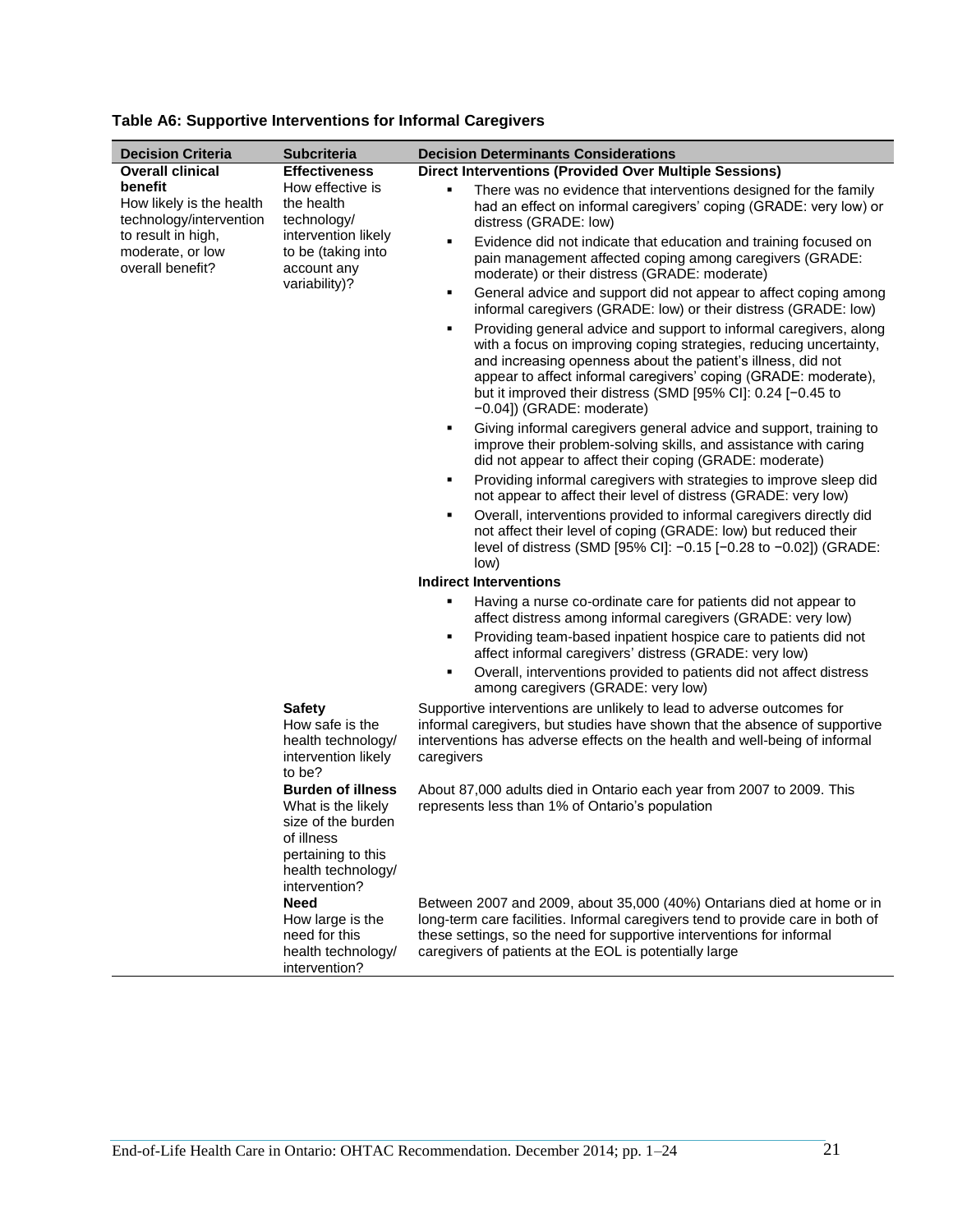| <b>Decision Criteria</b>                                                                                                                                                                              | <b>Subcriteria</b>                                                                                                                                                                                                                                    | <b>Decision Determinants Considerations</b>                                                                                                                                                                                                                                                                                                                                                                                                                                                                                                                                                                                                        |  |
|-------------------------------------------------------------------------------------------------------------------------------------------------------------------------------------------------------|-------------------------------------------------------------------------------------------------------------------------------------------------------------------------------------------------------------------------------------------------------|----------------------------------------------------------------------------------------------------------------------------------------------------------------------------------------------------------------------------------------------------------------------------------------------------------------------------------------------------------------------------------------------------------------------------------------------------------------------------------------------------------------------------------------------------------------------------------------------------------------------------------------------------|--|
| <b>Consistency with</b><br>expected societal and<br>ethical values <sup>a</sup><br>How likely is adoption<br>of the health<br>technology/intervention<br>to be congruent with<br>societal and ethical | <b>Societal values</b><br>How likely is the<br>adoption of the<br>health technology/<br>intervention to be<br>congruent with<br>expected societal<br>values?                                                                                          | Providing support to informal caregivers could improve the quality of dying<br>and death for people who are at the EOL, because they are more likely to<br>receive adequate support regardless of where they want to die                                                                                                                                                                                                                                                                                                                                                                                                                           |  |
| values?                                                                                                                                                                                               | <b>Ethical values</b><br>How likely is the<br>adoption of the<br>health technology/<br>intervention to be<br>congruent with<br>expected ethical<br>values?                                                                                            | Supportive interventions distribute the burdens and rewards of providing<br>informal care more equitably and justly, which increases the ethical<br>acceptability of informal caregiving                                                                                                                                                                                                                                                                                                                                                                                                                                                           |  |
| Value for money<br>How efficient is the<br>health technology likely<br>to be?                                                                                                                         | <b>Economic</b><br>evaluation<br>How efficient is the<br>health technology/<br>intervention likely<br>to be?                                                                                                                                          | Supportive interventions for informal caregivers of patients at the EOL<br>increase health care costs. The cost-effectiveness of such interventions is<br>uncertain                                                                                                                                                                                                                                                                                                                                                                                                                                                                                |  |
| <b>Feasibility of</b><br>adoption into health<br>system<br>How feasible is it to<br>adopt the health<br>technology/intervention<br>into the Ontario health<br>care system?                            | <b>Economic</b><br>feasibility<br>How economically<br>feasible is the<br>health technology/<br>intervention?<br>Organizational<br>feasibility<br>How<br>organizationally<br>feasible is it to<br>implement the<br>health technology/<br>intervention? | Not evaluated<br>In determining the organizational feasibility of providing the intervention,<br>points that were considered included these:<br>Supportive interventions for informal caregivers will need to be<br>п<br>developed, because they might not already exist within some<br>health care organizations<br>Health care providers might need to undergo specialized training<br>٠<br>for providing support to informal caregivers<br>There are many types of informal caregivers, and the duration,<br>٠<br>frequency, and intensity of care they provide is not uniform.<br>Hence, a "one-size-fits-all" approach might be inappropriate |  |

Abbreviations: CI, confidence interval; EOL, end of life; GRADE, Grading of Recommendations Assessment, Development, and Evaluation; SMD, standardized mean difference.

<sup>a</sup>The anticipated or assumed common ethical and societal values held in regard to the target condition, target population, and/or treatment options. Unless there is evidence from scientific sources to corroborate the true nature of the ethical and societal values, the expected values are considered.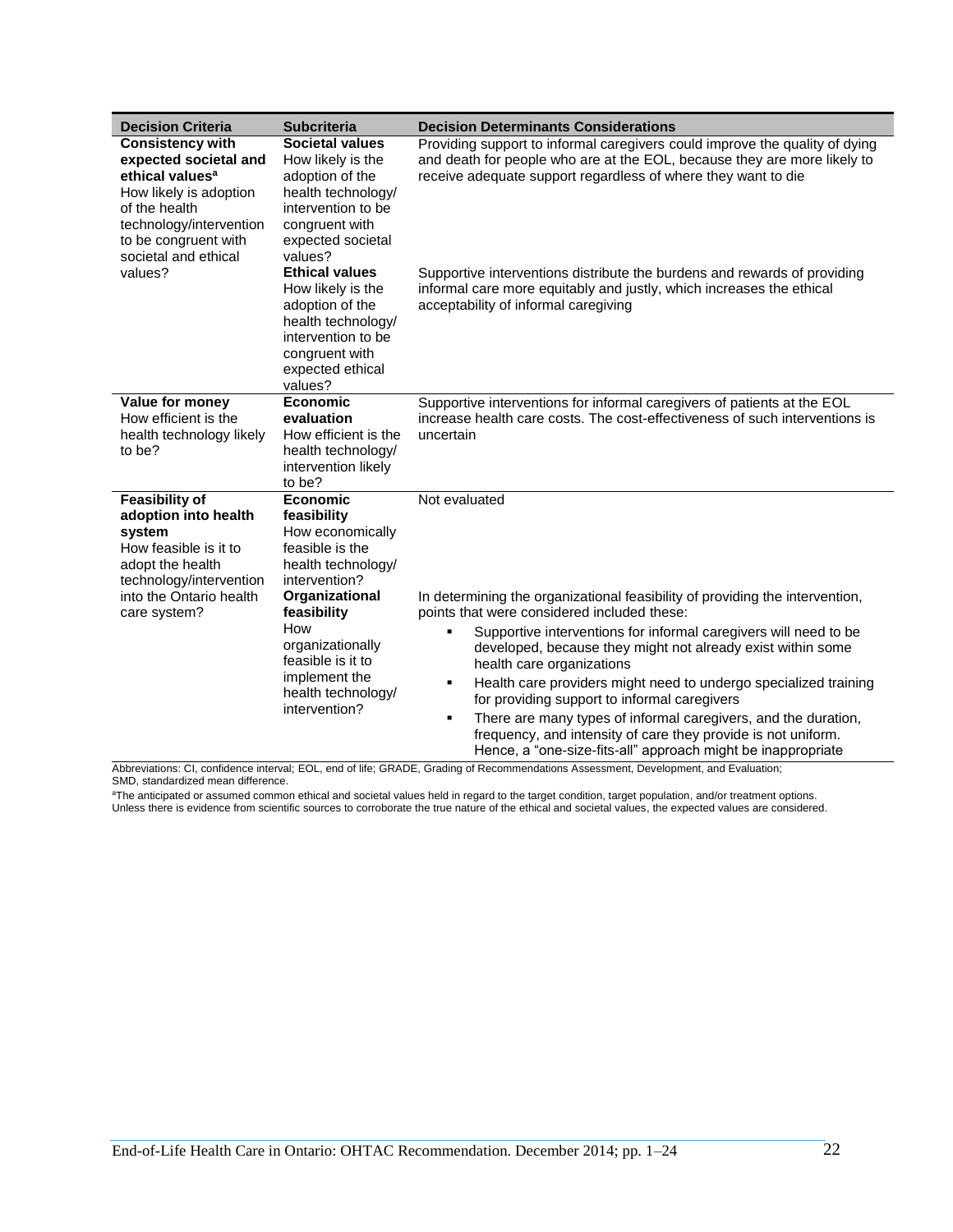# <span id="page-22-0"></span>**References**

- (1) Sehatzadeh S. Cardiopulmonary resuscitation in patients with terminal illness: an evidence-based analysis. Ont Health Technol Assess Ser [Internet]. 2014 December;14(15):1–38. Available from: [http://www.hqontario.ca/evidence/publications-and-ohtac-recommendations/ontario-health](http://www.hqontario.ca/evidence/publications-and-ohtac-recommendations/ontario-health-technology-assessment-series/eol-cpr-terminal-illness)[technology-assessment-series/eol-cpr-terminal-illness](http://www.hqontario.ca/evidence/publications-and-ohtac-recommendations/ontario-health-technology-assessment-series/eol-cpr-terminal-illness)
- (2) Costa V. The determinants of place of death: an evidence-based analysis. Ont Health Technol Assess Ser [Internet]. 2014 December;14(16):1–77. Available from: [http://www.hqontario.ca/evidence/publications-and-ohtac-recommendations/ontario-health](http://www.hqontario.ca/evidence/publications-and-ohtac-recommendations/ontario-health-technology-assessment-series/eol-determinants-place-of-death)[technology-assessment-series/eol-determinants-place-of-death](http://www.hqontario.ca/evidence/publications-and-ohtac-recommendations/ontario-health-technology-assessment-series/eol-determinants-place-of-death)
- (3) Nevis I. Educational intervention in end-of-life care: an evidence-based analysis. Ont Health Technol Assess Ser [Internet]. 2014 November;14(17):1–30. Available from: [http://www.hqontario.ca/evidence/publications-and-ohtac-recommendations/ontario-health](http://www.hqontario.ca/evidence/publications-and-ohtac-recommendations/ontario-health-technology-assessment-series/eol-educational-interventions)[technology-assessment-series/eol-educational-interventions](http://www.hqontario.ca/evidence/publications-and-ohtac-recommendations/ontario-health-technology-assessment-series/eol-educational-interventions)
- (4) Baidoobonso S. Patient care planning discussions for patients at the end of life: an evidence-based analysis. Ont Health Technol Assess Ser [Internet]. 2014 December;14(19):1–72. Available from: [http://www.hqontario.ca/evidence/publications-and-ohtac-recommendations/ontario-health](http://www.hqontario.ca/evidence/publications-and-ohtac-recommendations/ontario-health-technology-assessment-series/topic-name)[technology-assessment-series/e](http://www.hqontario.ca/evidence/publications-and-ohtac-recommendations/ontario-health-technology-assessment-series/topic-name)ol-planning-discussions
- (5) Health Quality Ontario. Team-based models for end-of-life care: an evidence-based analysis. Ont Health Technol Assess Ser [Internet]. 2014 December;14(20):1–49. Available from: [http://www.hqontario.ca/evidence/publications-and-ohtac-recommendations/ontario-health](http://www.hqontario.ca/evidence/publications-and-ohtac-recommendations/ontario-health-technology-assessment-series/eol-team-based-models)[technology-assessment-series/eol-team-based-models](http://www.hqontario.ca/evidence/publications-and-ohtac-recommendations/ontario-health-technology-assessment-series/eol-team-based-models)
- (6) Baidoobonso S. Effect of supportive interventions on informal caregivers of people at the end of life: a rapid review. Toronto: Health Quality Ontario; 2014 November. 24 p. Available from: [http://www.hqontario.ca/evidence/publications-and-ohtac-recommendations/rapid-reviews.](http://www.hqontario.ca/evidence/publications-and-ohtac-recommendations/rapid-reviews)
- (7) Pham B, Krahn M. End-of-life care interventions: an economic analysis. Ont Health Technol Assess Ser [Internet]. 2014 December;14(18):1–70. Available from: <http://www.hqontario.ca/en/documents/eds/2014/eol-econ-interventions>
- (8) OHTAC End-of-Life Collaborative. Health care for people approaching the end of life: an evidentiary framework. Ont Health Technol Assess Ser [Internet]. 2014 December;14(14):1–45. Available from: [http://www.hqontario.ca/evidence/publications-and-ohtac](http://www.hqontario.ca/evidence/publications-and-ohtac-recommendations/ontario-health-technology-assessment-series/eol-evidentiary-framework)[recommendations/ontario-health-technology-assessment-series/eol-evidentiary-framework](http://www.hqontario.ca/evidence/publications-and-ohtac-recommendations/ontario-health-technology-assessment-series/eol-evidentiary-framework)